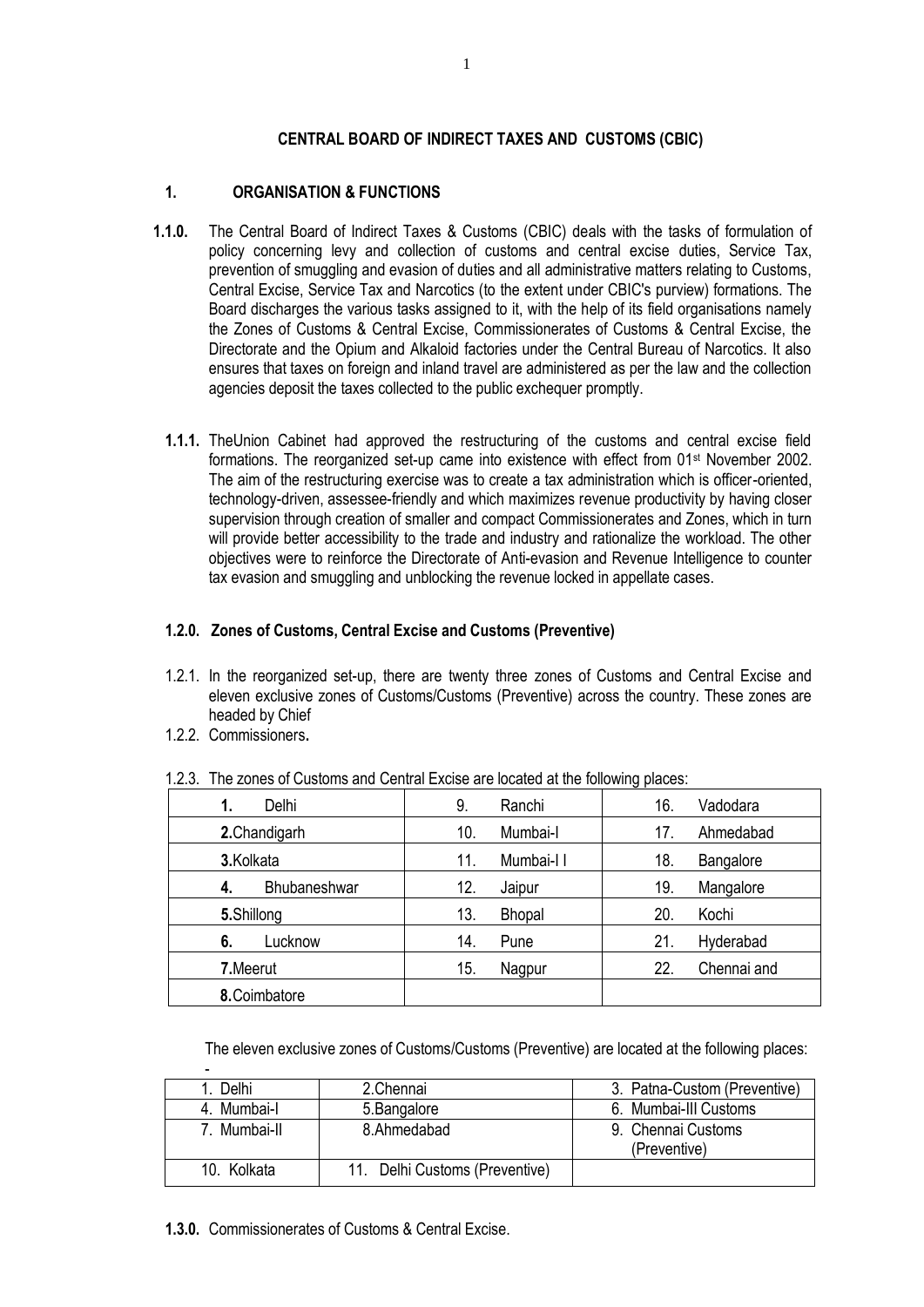- **1.3.1.** The Commissionerates, spread all over the country, perform the executive functions entrusted by the Board, There are 92 Commissionerates predominantly concerned with Central Excise and dealing with Customs and Anti-smuggling work in their jurisdiction. These Commissionerates also deal with Service Tax work except the
- **1.3.2.** Commissionerates located in six metropolitan cities. They are organized as territorial units, usually extended to part or whole of a state or a metropolitan area. The Commissionerates are located at the following places: -

| 1. Delhi-l        | 20.Bhubaneshwar-I  | 39. Thane-I     | 58. Surat-I            | 77. Hyderabd-III      |
|-------------------|--------------------|-----------------|------------------------|-----------------------|
| 2. Delhi-II       | 21.Bhubaneshwar-II | 40. Thane-II    | 59. Surat-II           | 78. Hyderabad-IV      |
| 3.Delhi-III       | 22. Shillong       | 41. Belapur     | 60. Daman              | 79. Tirupati          |
| (Gurgaon)         |                    |                 |                        |                       |
| 4.Delhi-IV        | 23. Dibrugarh      | 42. Raigarh     | 61. Ahmedabad-I        | 80. Guntur            |
| (Faridabad)       |                    |                 |                        |                       |
| 5. Rohtak         | 24. Kanpur         | 43. Jaipur-l    | 62. Ahmedabad-II       | 81. Vishakhapatnam-l  |
| 6. Panchkula      | 25. Lucknow        | 44. Jaipur - Il | 63. Ahmedabad-III      | 82. Vishakhapatnam-II |
| 7. Chandigarh     | 26. Allahabad      | 45 Bhopal       | 64. Rajkot             | 83. Chennai-l         |
| 8. Jallandhar     | 27. Meerut-I       | 46. Indore      | 65. Bhavnagar          | 84. Chenai-II         |
| 9. Ludhiana       | 28. Ghaziabad      | 47. Alipur      | 66. Bangalore-I        | 85. Chenai-III        |
| 10. Kolkata-I     | 29. Noida          | 48. Pune-I      | 67. Bangalore-II       | 86. Chennai-IV        |
| 11. Kolkata-II    | 30. Meerut-II      | 49. Pune-II     | 68. Bangalore-III      | 87. Pondicherry       |
| 12. Kolkata - III | 31.Jamshedpurr     | 50 Pune-III     | 69. Mysore             | 88. Tiruchirapalli    |
| 13. Kolkata-IV    | 32. Patna          | 51. Goa         | 70. Mangalore          | 89. Coimbatore        |
| 14. Kolkata-V     | 33. Ranchi         | 52. Aurangabad  | 71. Belgaum            | 90. Salem             |
| 15. Kolkata-VI    | 34. Mumbai-l       | 53. Nasik       | 72. Kochi              | 91. Madurai           |
| 16. Kolkata-VII   | 35. Mumbai-II      | 54. Nagpur      | 73. Thiruvananthapuram | 92 Tiruneveli         |
| 17. Haldia        | 36. Mumbai-III     | 55. Vadodara-II | 74. Kozhikodde         |                       |
| 18. Bolpur        | 37.Mumbai-IV       | 56. Vadodara-II | 75. Hyderabad-I        |                       |
| 19. Silliguri     | 38. Mumbai-V       | 57. Vlasad      | 76. Hyderabad-II       |                       |

**Commissionerates of Service Tax:** There are six Commissionerates located at metropolitan cities of Delhi, Mumbai, Kolkata, Chennai, Ahmedabad& Bangalore dealing exclusively with work related to Service Tax.

**1.4.0.** Commissionerates of Customs & Customs (Preventive)

**1.4.1.** These Commissionerates are 35 in number and spread all over the country as follows: -

| Delhi (Air Cargo Import & General)  | Kolkata (Port)<br>13.             | 25. Jodhpur Customs (Prev)     |
|-------------------------------------|-----------------------------------|--------------------------------|
| Delhi (ICD)<br>2.                   | Kolkata (Airport)<br>14.          | 26. Delhi Customs (Preventive) |
| Delhi (Air Cargo Export)<br>3.      | 15. Chennai (Airport & Air Cargo) | 27. Patna Customs (P)          |
| Mumbai (General)<br>4.              | 16. ChennaiPort (Import)          | 28. Lucknow Customs (Prev)     |
| Mumbai (Export)<br>5.               | 17. ChennaiPort (Export)          | 29. Mumbai Customs (Prev)      |
| Mumbai (Import)<br>6.               | 18. Bangalore                     | 30. Tuticorin                  |
| 7. NhavaSheva (Import & Mulund CFS) | 19. Mangalore                     | 31. Tiruchirapalli             |
| 8.<br>NhavaSheva (Export)           | 20. Kochi                         | 32.<br>West Bengal Customs (P) |
| Mumbai Air Cargo (Import)<br>9.     | 21. Ahmedabad                     | 33. Shillong Customs (P)       |
| 10. Mumbai Air Cargo (Export)       | 22. Kandla                        | 34. Kochi Customs (P)          |
| 11. Mumbai (Air port)               | Vishakhapatnam<br>23.             | 34. Jamnagar Customs (Prev.)   |
| 12. Pune Customs                    | 24.<br>Amritsar                   |                                |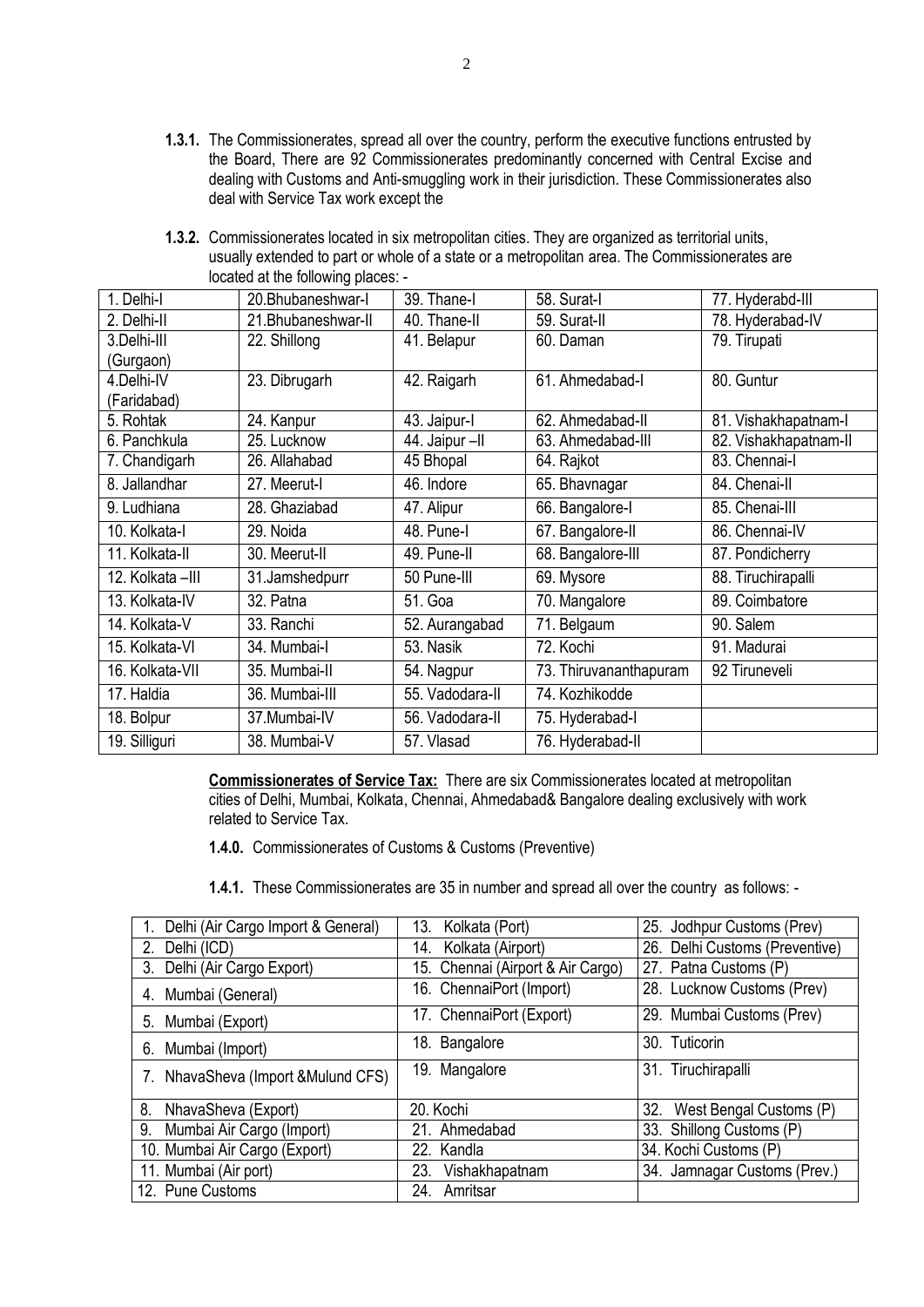**1.4.2** The above-mentioned 35 Commissionerates have been assigned the following functions: -

(a)Implementation of the provisions of the Customs Act, 1962 and the allied acts, which includes levy and collection of Customs duty and enforcement functions in their earmarked jurisdictions.

(b) Surveillance of coastal and land borders to prevent smuggling activities.

### **Attached/Subordinate offices of CBIC :-**

In the performance of the administrative and executive functions, the following attached/subordinate offices assist the Board:-

- a. Directorate of Central Excise Intelligence
- b. Directorate of Revenue Intelligence
- c. Directorate of Inspection (Customs and Central Excise)
- d. Directorate of Housing and Welfare
- e. NationalAcademy of Customs, Excise & Narcotics
- f. Directorate of Vigilance
- g. Directorate of Systems
- h. Directorate of Audit
- i. Directorate of Safeguards
- j. Directorate of Export Promotion
- k. Directorate of Service Tax
- l. Directorate of Valuation
- m. Directorate of Publicity and Publicity Relations
- n. Directorate of Organisation and Personnel Management
- o. Directorate of Logistics
- p. Directorate of Legal Affairs
- q. Directorate of Data Management
- r. Office of the Chief Departmental Representative
- s. Central Revenue Control Laboratory
- *Note*: *Under the reorganised set-up, the erstwhile Directorate of Statistics and Intelligence were reclassified as Directorate of System and Directorate of Data Management and brought under the upgraded Directorate General of Systems and Data Management, The Directorate of Organisation and Management Services has been renamed as Directorate of Organisation and Personnel Management. The Directorate of Safeguards and Directorate of Valuation have been upgraded and are headed by Director Generals. The Directorates of Housing and Welfare, Export Promotion and Legal Affairs have been newly created. Most of these Directorates are headed by an officer of the rank of Director General.*
- **1.5.1** The function of the Directorates, Office of the Chief Departmental Representative and the Central Revenues Control Laboratory under the Central Board of Excise and Customs in brief are as follows :-

## **Functions of the Directorates under the Central Board of Indirect Taxes and Customs and of the Central Revenues Control Laboratory.**

## **(1). Name of the office & functions in brief**

- **1. Directorate of Central Excise Intelligence**
	- (a) To collect, collate and disseminate intelligence relating toevasion of central excise duties.
	- (b) To study the price structure, marketing patterns and clarification of commodities vulnerable to evasion of Central Excise duty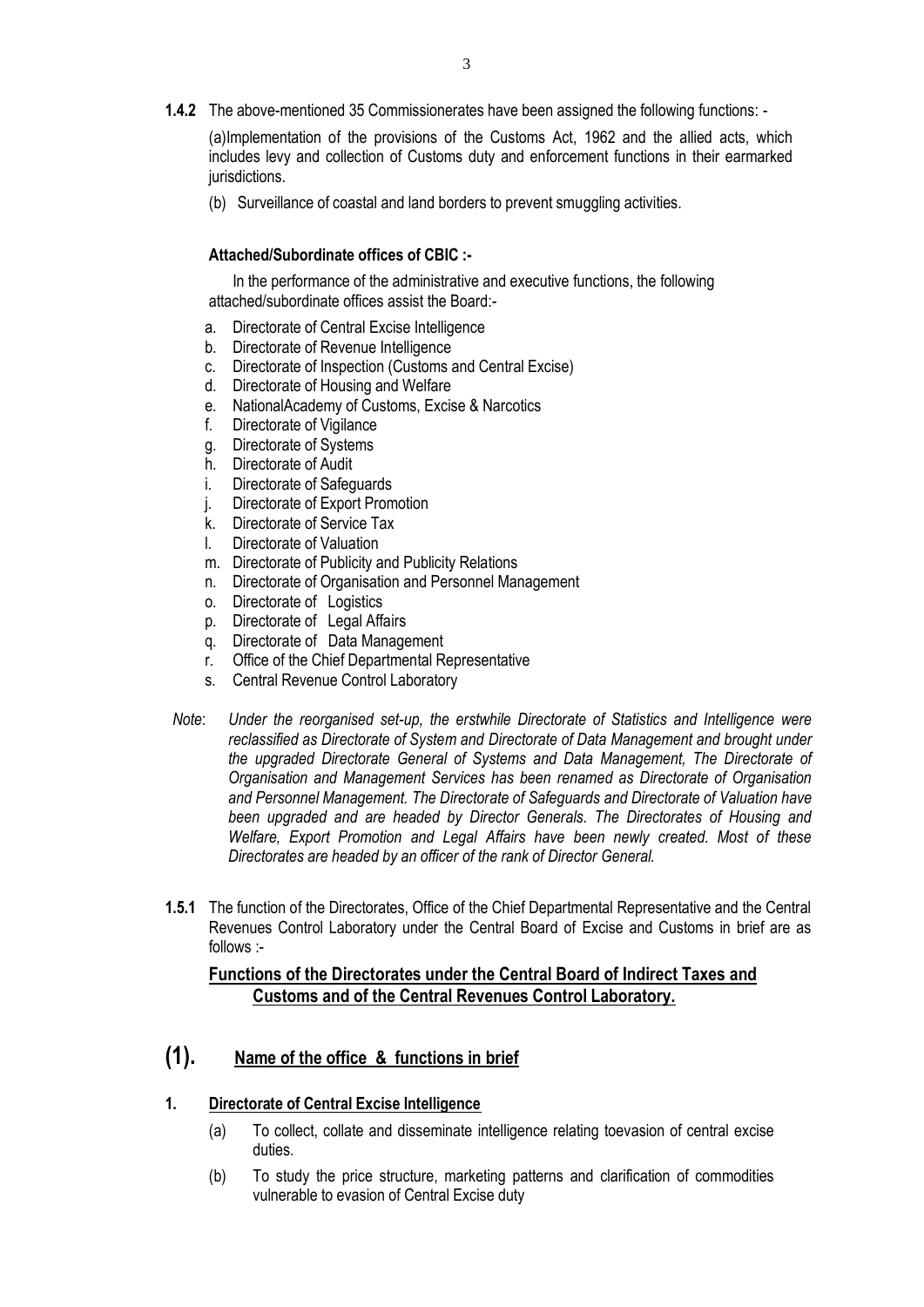- (c) To coordinate action with other departments like income tax etc. in cases involving evasion of central excise duties;
- (d) To investigate cases of evasion of central excise having inter- Commissionerates ramification; and
- (e) To advise the Board and the Commissionerates on the modus operandi of evasion of central excise duties and suggest appropriate remedial measures, procedure and practices in order to plug any loopholes.

#### **2. Directorate of Revenue Intelligence**

- (a) To study and disseminate intelligence about smuggling;
- (b) To identify the organised gangs of smugglers and areas Vulnerable to smuggling, targeting of intelligence against them and their immobilization;
- (c) To maintain liaison with the intelligence and enforcement agencies in India and abroad for collection of intelligence and in-depth investigation of important cases having inter Commissionerate and international ramification;
- (d) To alert field formations for interception of suspects and contraband goods, assessment of current and likely trends in smuggling.
- (e) To advise the Ministry in all Matters pertaining to Anti-Smuggling measures and in formulating or amending laws, procedures and practices in order to plug any loop holes; and
- (f) To attend to such other matters as may be entrusted to the Directorate by the Ministry or the Board for investigation.

#### 3. **Directorate of Inspection (Customs & Central Excise)**

- (a) To study the working of customs, central excise and narcotics departmental machinery throughout the country and to Suggest measures for improvement of its efficiency and rectification of defects in it through inspection and by laying down procedures for their smooth functioning;
- (b) To carry out inspections to determine whether the working of the field formations are as per customs and central excise procedures, and to make recommendations with regard to the procedural flaws, if any noticed ;
- (c) To suggest measures for improvement in functioning of the field formations.

#### 4**. Directorate of Housing & Welfare**

- (a) To monitor and coordinate with the Board, Ministry and field formations;
- (b) To help the field formations in framing the project proposals;
- (c) To assist the field formations in implementation of approved projects by providing technical support in respect of integrated and architectural planning, standardization of house building designs;
- (d) To devise procedures for accounting and documentations system
- (e) To coordinate with the field formations with regard to the problems of encroachment and abandoned properties.
- (f) To prepare and compile Housing Manuals for future guidelines;
- (g) To keep the field formations informed about various schemes and facilities available;
- (h) To have regular coordination and interaction with the Central Building Research Institute, Roorkee for getting their guidance on building science with reference to different projects and to have liaison and coordination with Housing Board, architects and builders to ensure quality construction in scheduled time-frame;
- (i) To encourage environment-friendly planning and execution of the projects of the department through horticultural and other environmental planning; and
- (j) To coordinate with the Ministry on welfare measures related to building/execution of library, guest houses, resorts/holiday homes, conference rooms, playgrounds, godowns, garages etc.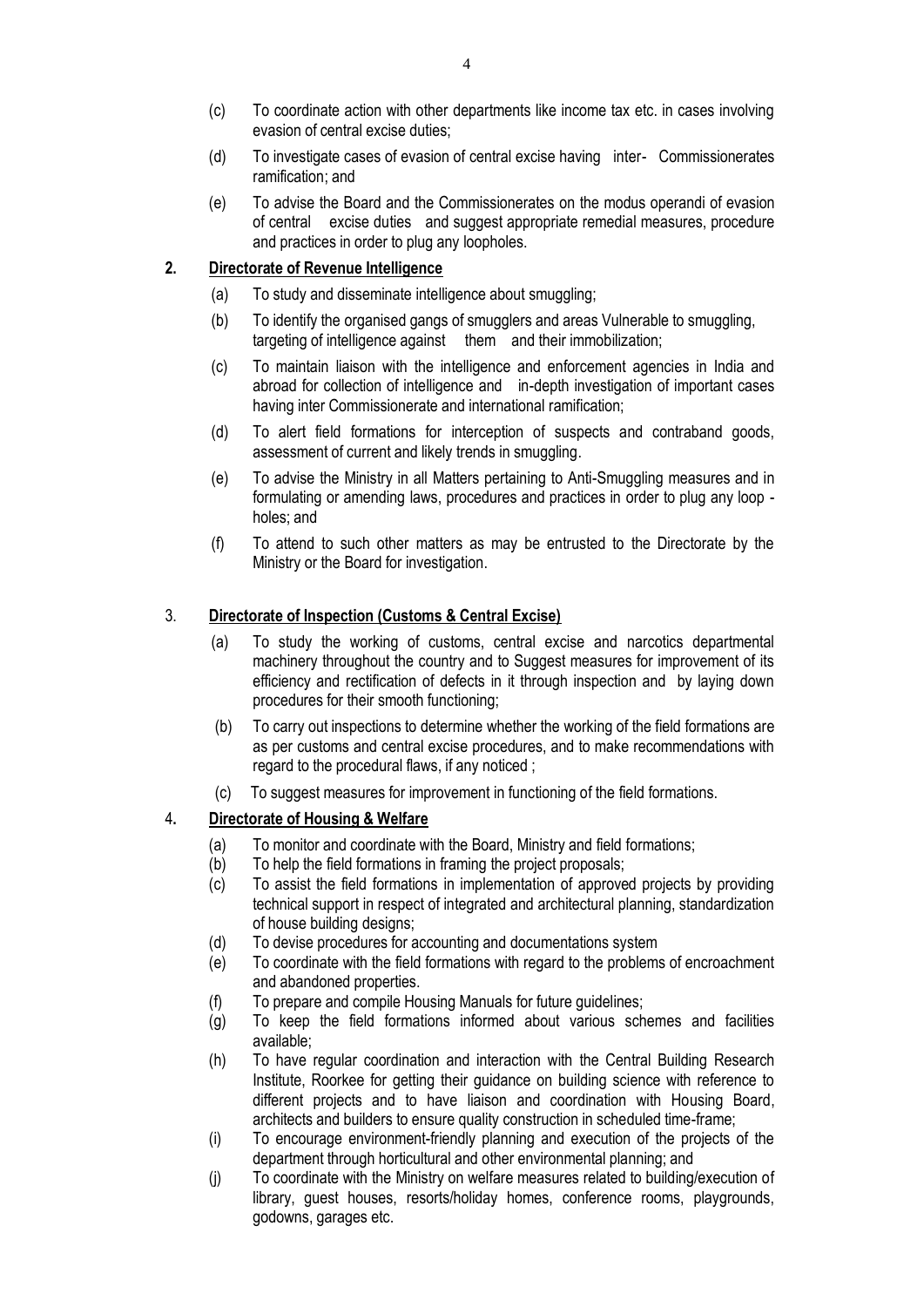### **5. NationalAcademy of Customs Excise and Narcotics**

- (a) To impart training to direct recruits and to arrange refresher courses for department officers;
- (b) To assist in formulation of training policies and to implement the policies approved by the Board by devising schemes and syllabi or studies for training of direct recruits and departmental officers; and
- (c) To arrange study tours of the customs and excise officers from neighboring countries under United Nations Development Programme.

## **6. Directorate of Vigilance**

- (a) To monitor the vigilance cases against the officers of Customs and central excise formations;
- (b) To maintain proper surveillance on the officials of doubtful integrity; and
- (c) To maintain close liaison with the Central Bureau of Investigation, Directorate General of Revenue Intelligence and Vigilance Branches in the Commissionerates in order to ensure that the programme on vigilance and anti-corruption are implemented in all Commissionerates of customs, central excise and narcotics formations;

## **7. Directorate of Systems**

To look after all aspects of the implementation of customs and central excise computerisation projects including acquisition of hardware, development and maintenance of software, training of personnel and monitoring of expenditure budget on computerisation at the central and field levels.

## **8. Directorate of Data Management**

- (i) To collect and consolidate data and statistics pertaining to realisation of revenue from indirect taxes and advise the ministry and the Board in forecasting , budget estimates; and
- (ii) To collect statistics for compilation of statistical bulletins and statistical yearbook in respect of revenue, arrears, seizures, court cases etc., pertaining to indirect taxes.

### **9.Directorate of Audit**

- a. To provide direction for evolution and improvement of audit techniques and procedures;
- b. To ensure effective and efficient implementation of new audit system by periodic reviews;
- c. To coordinate with the external agencies as well as other formations with the department;
- d. To suggest measures to improve tax compliance;
- e. To gauge the level of audit standards and assessees' satisfaction;
- f. To evolve the policy for development of a sound data base as well as enhancing the skill of the auditors with a view to making the audit effective and meaningful.;
- g. To aid and advice the Board in policy formation and to guide and provide functional directions in planning, coordination and supervision of audits at local levels;
- h. To collate and disseminate the relevant information; and
- i. To implement EA 200 audits and related projects like risk management, CAAP audits etc.

## 10. **Directorate of Safeguards**

- (a) To investigate the existence of serious injuries or threat of serious injuries to the domestic industry as a consequence of increased imports of an article into India;
- (b) To identify the articles liable for safeguard duty;
- (c) To submit the findings, provisional or otherwise, to the Central Government regarding, 'serious injury' Or 'threat of serious injury' to the domestic industry consequent upon increased imports of an article from the specified country.
- (d) To recommend the following:
	- i. The amount of duty which, if levied would be adequate to remove the 'injury' or `threat of injury' to the domestic industry;
	- ii. The duration of levy of safeguard duty and where the period so recommended is more than a year, to recommend progressive liberalization adequate to facilitate positive adjustment; and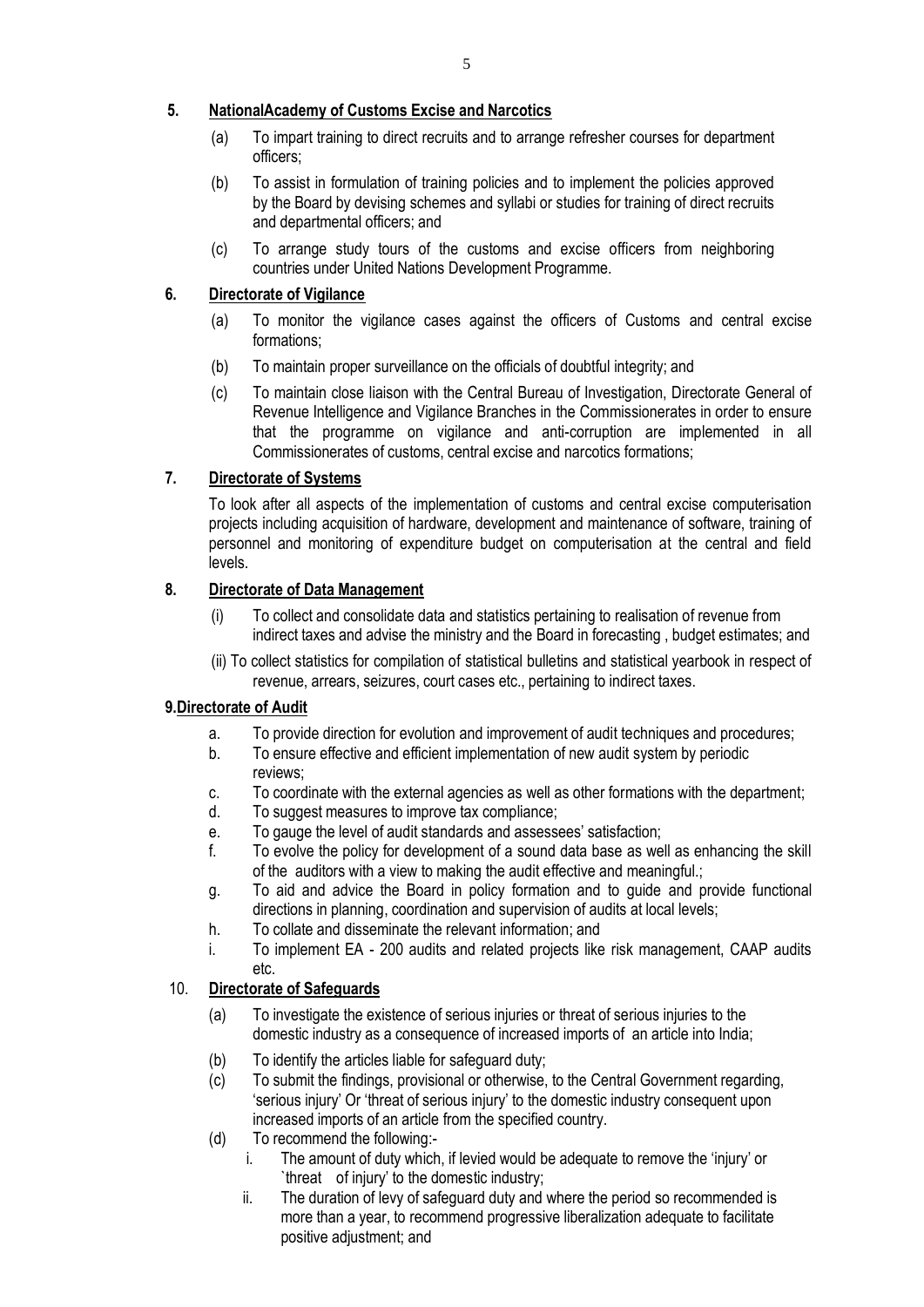## **11**. **Directorate of Export Promotion**

- (a) To interact with the Export Promotion Councils for various categories of export to sort out the difficulties being faced by the genuine exporters;
- (b) To function in close liaison with allied agencies concerned with the exports to ensure that genuine exporters get the full advantages of the Export schemes without any difficulties;
- (c) To monitor the performance of the field formations through monthly and quarterly returns, like duty-foregone statements, drawback payment statements and quarterly drawback payment statements and to compare and compile the same to enable the Ministry to review the policy;
- (d) To carry out the appraisal studies to examine the efficacy of the existing legal provisions/rules and procedures and suggest to the ministry about the changes to be made, if any;
- (e) To conduct post-audit of the Brand Rate fixed by the Directorate of Drawback and carry out physical verification of selected cases independently or with the help of the central excise formations.
- (f) To conduct post-audit of the select cases of duty free imports allowed under various Export Promotion Schemes in the customs and central excise formations; and
- (g) To work in close coordination with the Board and the relevant sections that deals with 100% EOUs/EPZ Units/SEZ Units and various TechnologyParks and the schemes relating to the export of gems and jewellery.

## **12. Directorate of Service Tax**

- (a) To monitor the collections and assessments of service tax;
- (b) To study the implications of service tax in the field and to suggest measures to increase revenue collections;
- (c) To undertake study of law and procedures;
- (d) To form a database; and
- (e) To inspect the Service Tax Cells in the Commissionerates.

### **13. Directorate of Valuation**

- (a) To assist and advise the Board in the implementation and monitoring of the working of the WTO Agreement on Customs Valuation:
- (b) To build a comprehensive valuation database for internationally traded goods using past precedents, published price information or prices obtained from other authentic sources;
- (c) To disseminate the price information on a continuing basis to all customs formations for online viewing and as a means of assistance for day-to-day assessments with a view to detecting and preventing under valuation as also for enabling assessments to be finalized speedily;
- (d) To monitor valuation practices at various customs, formations and bring to the notice of the Board the significant and emerging pricing patterns and to suggest corrective policy or other majors , where needed ;
- (e) To maintain liaison with the Valuation Directorates of other customs administrations and customs officers posted abroad;
- (f) To study international price trends of sensitive commodities and pricing patterns of transnationals corporations (e.g. transfer pricing) and Indian ventures with foreign collaborations and help evolve a system to combat planed under-valuation as well as valuation frauds; and
- (g) To carry out inspection of the field formations to determine whether the valuation norms as evolved by the Directorate of Valuation are uniformly applied across the country.

### **14. Directorate of Publicity & Public Relations**

(a) To prepare, revise and publish the statutory and departmental manuals;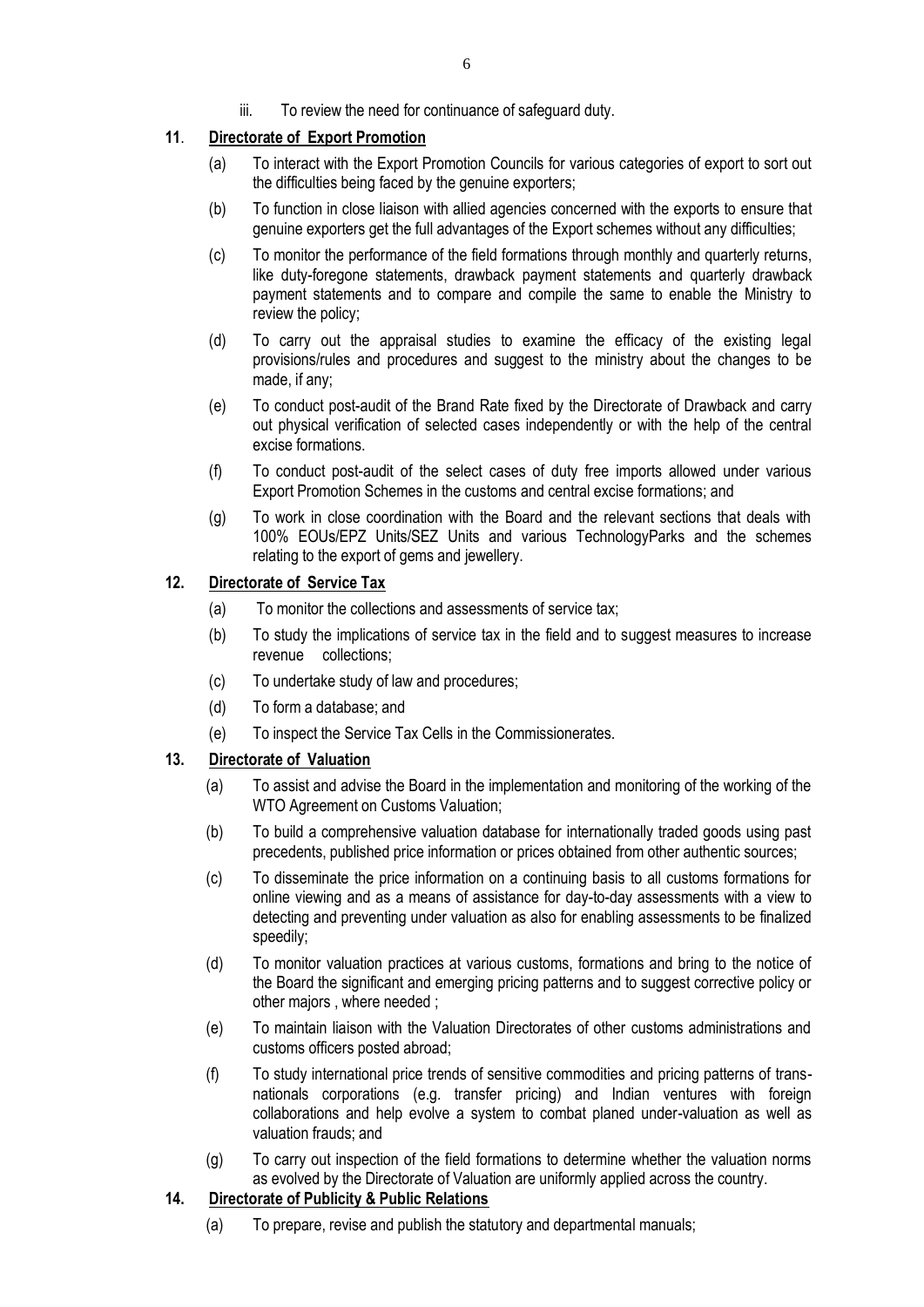- (b) To consolidate the instructions issued by the Board in technical and administrative matters of customs and central excise;
- (c) To compile the important judgments delivered by High Courts and the Supreme Court on matters relating to indirect taxes;
- (d) To update all departmental manuals through corrections lists etc; and to undertake publicity with a view to educating the public about indirect taxes through brochures, posters, hoardings, radio, TV and press media.

#### **15. Directorate of Organisation and Personnel Management -**

To look after the functions relating to method studies, work measurement and staffing, besides management services including manpower planning for the customs and central excise and narcotics formations.

### **16**. **Directorate of Logistics**

- (a) To inspect, assess and evaluate the effectiveness of the staff deployed on antismuggling duties in the Commissionerates and in vulnerable areas;
- (b) To monitor, coordinate and evaluate the progress in cases of adjudications, prosecutions and rewards to informers and officers in various Commissionerates and to watch the progress in disposal of confiscated goods involved in prosecution cases;
- (c) To plan and asses the need for staff training, equipments, vehicles, vessels, communications or other resources required for anti-smuggling work in various Commissionerates and to evaluate their operational efficiency; and
- (d) To deal with the maters concerning acquisition, procurement, purchase, repair and reallocation of such equipment.

### **17**. **Directorate of Legal Affairs**

- (a) To function as the nodal agency to monitor the legal and judicial work of the Board
- (b) To create a data bank of all the cases decided by various benches of the Tribunal and monitor cases effectively in order to ensure that the field formations recommend filing of appeals only in deserving cases and not on the issues already decided by the Supreme Court or High Courts and accepted by the department;
- (c) To ensure that all orders of the Tribunal are examined by the field formations and timely proposal for; filing appeal are sent to Board wherever necessary and the report about acceptance of an order is sent to the Chief Commissioner.
- (d) To intimate the field formations about important decisions of the various High Courts, which are finally accepted by the Department, and about the important decisions of the Supreme Court so that unnecessary litigation work on the issues already settled is not created by the field formations;
- (e) To create a database pertaining to the cases pending in various High Courts. The appellant/respondent commissioners will assist the Directorate in creating and updating the database pertaining to the High Court cases.
- (f) To prepare panels of Standing Counsels/Panel Counsels for various High Courts on the basis of feedback received from the field formations. However, the Directorate is restricted to making recommendations only and the final decision regarding approval of the panel/appointment of the Standing Counsels rests with the Ministry; and
- (g) To keep an approved panel of eminent lawyers well versed with Customs and Central Excise Laws as well as administration matters, who may not be on the regular panel of the Government but may be engaged by the Department for handling important cases.

#### **18. Office of the Chief Departmental Representative (CDR)**

- (a) To receive the cause list of cases from the CESTAT registry and distribute the case file among Departmental Representatives (DRs)
- (b) To monitor the efficient representation by DRs in all listed cases before the benches of the CESTAT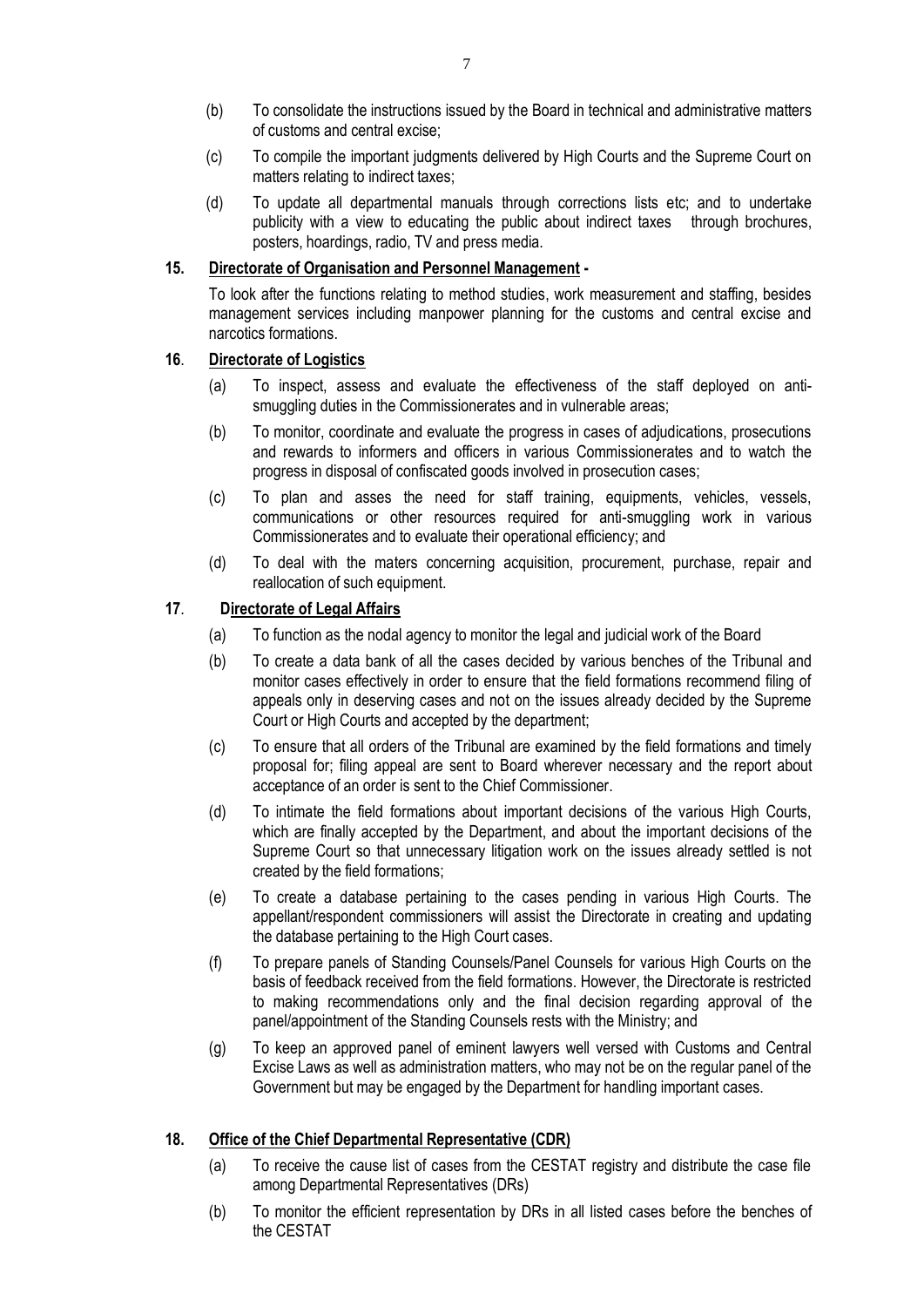- (c) To coordinate with and call for cross objections, clarifications and confirmations from the Commissionerates concerned;
- (d) To maintain coordination with the President, CESTAT
- (e) To exercise administrative control over DRs and attend to the administrative matters pertaining to the CDR office including its regional offices at Mumbai, Kolkata, Chennai and Bangalore.

### **19**. **Central Revenue Control Laboratory**

To analise samples of goods and to render technical advice to the Board and its field formations in regard to the dutiability of various goods.

## **(2) Composition and functions of Central Board of Indirect Taxes and Customs**

The Central Board of Indirect Taxes and Customs consists of a Chairman and following Six Members:

1. Chairman

-

- 2. Member (Investigation)
- 3. Member (Customs)
- 4. Member (IT, Legal & Compliance Verification)
- 5. Member (Admn. &Vig.)
- 6. Member (Tax Policy)
- 7. Member (GST/CX)

# **ALLOTMENT OF WORK AMONGST THE CHAIRMAN AND MEMBERS OF CENTRAL BOARD OF INDIRECT TAXES AND CUSTOMS**

### *CASES OR CLASSES OF CASES WHICH SHALL BE CONSIDERED JOINTLY BY THE CENTRAL BOARD OF INDIRECT TAXES AND CUSTOMS*

- 1. Policy regarding discharge of statutory functions of the Central Board of Indirect Taxes and Customs.
- 2. General policy relating to:
	- (a) Tax planning and statutory changes;
	- (b) Organization of other field formations;
	- (c) Personnel management and training;<br>(d) Methods and procedures of work: and
	- Methods and procedures of work; and
	- (e) Performance budgeting.
	- 3. Proposals relating to legislation.
- 4. Decisions on recommendations of Committees.
- 5. Write-off or abandonment of revenue exceeding Rupees fifteen lakhs in a case.
- 6. Grant of Awards and Appreciation Certificates.
- 7. Any other matter that may be placed before the Board by the Chairman by a Member with the approval of Chairman.

*Note: Matters relating to the above subjects will be sponsored for Board's consideration by the Chairman or by the Member in whose charge the concerned item broadly falls.* 

### *CASES OR CLASSES OF CASES, WHICH SHALL BE COSIDERED BY CHAIRMAN, CBIC.*

1. Co-ordination and overall supervision of the work of the Board, including tours and inspections of the field formations by the Members. The following items of Chairman's work will come to him through the concerned Members.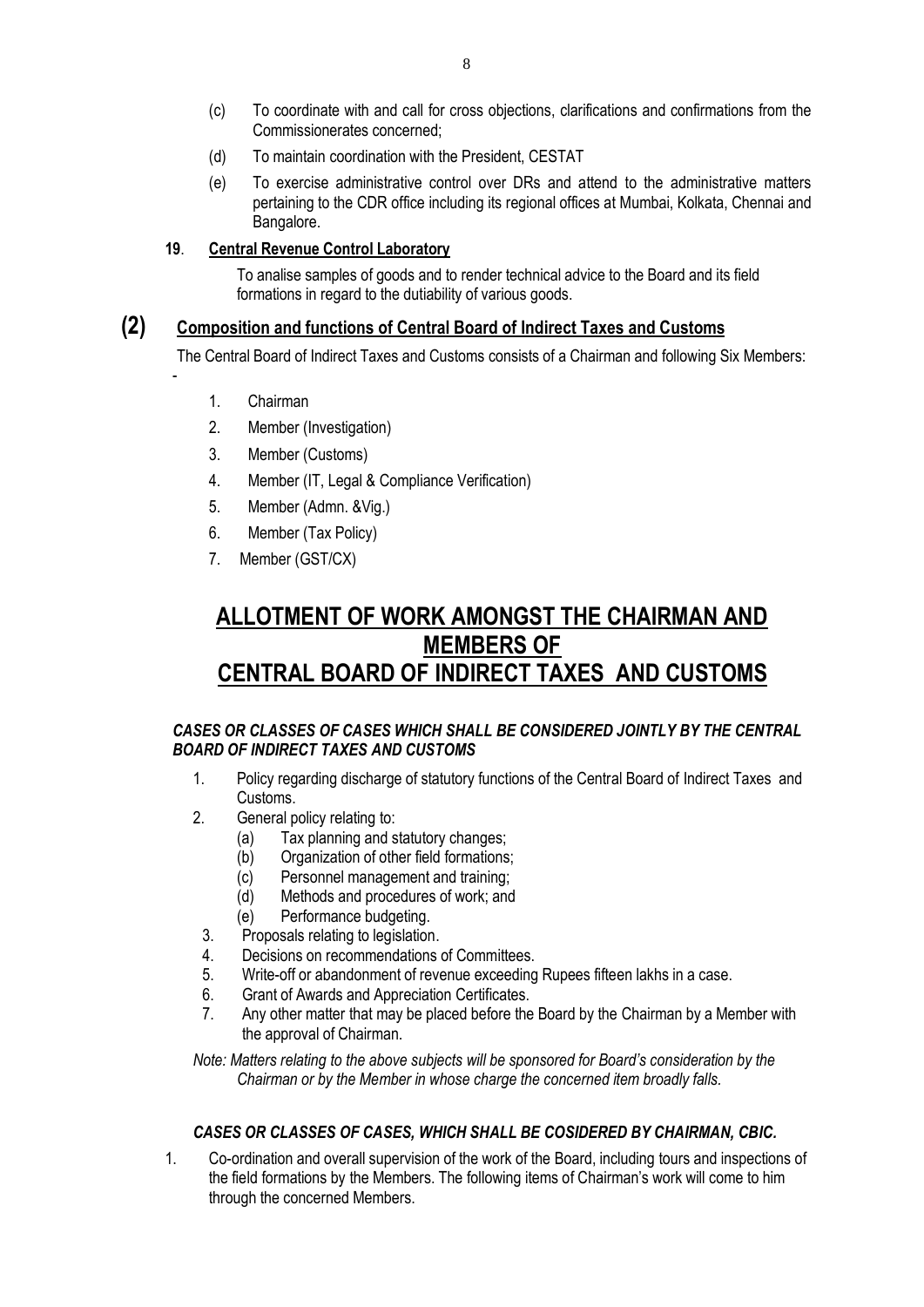- 2. All important policy matters relating to or arising out of the work allocated by this order in particular:-
	- (a) Estimates of Revenue realization and measures to achieve these;
	- (b) Administration and service matters relating to Group `A' officers including Vigilance matters;
	- (c) Public Grievances;
	- (d) Court and Tribunal cases involving important or high revenue stakes
	- (e) Intelligence discussions, negotiations, agreements and conferences and delegations to international conferences and meetings.
- 3. Budget matters and duty exemptions.
- 4. Matters relating to opium and narcotics.
- 5. World Customs Organisation, World Trade Organisation and ESCAP and other International
- 6. Organisation.
- 7. Any other matter which the Chairman or the concerned Member may consider necessary to be submitted to the Chairman.
- 8 The entire work pertaining to DG (Vigilance)/CVO's office would be supervised by the Chairman.

### *CASES OR CLASSES OF CASES WHICH SHALL BE CONSIDERED BY MEMBER (SERVICE TAX & GST) \**

Matters relating to Service Tax, Publicity and Public relations and Help Centres:

## **Zones/ DGs to be supervised**

- Chief Commissioner, Central Excise, Ahmedabad
- CC, Customs, Ahmedabad
- CC, Central Excise & Customs, Vadodara
- CC, Central Excise, Jaipur

CC, Central Excise & Customs, Chandigarh DP&PR, DGST

*\*incorporated as per Ad-II, CBEC's O/O No.62/2011 dated 04.04.2011 issued under F.No.C-50/25/2000-Ad.II.*

#### *CASES OR CLASSES OF CASES WHICH SHALL BE CONSIDERED BY MEMBER (CENTRAL EXCISE)*

- 1. Central Excise and Salt Act and Rules-legislation and interpretation.
- 2. Central Excise Procedures.
- 3. Tariff Classification.
- 4. Arrears of Revenue.
- 5. Medicinal and Toilet Preparations Act.
- 6. Technical Co-ordination within the Board.
- 7 | TUs
- 8. Work relating to:-
	- (a) Chief Commissioners of Chennai, Bangalore, Cochin, Coimbatore&Mysore
	- (b) **\***Directors General of Central Excise Intelligence/DGICCE/DG(Audit)/CC(TAR).
	- (c) **\***CC, CX,Delhi, CC, Customs, Delhi, CC, Cus.(Prev.), Delhi, CC, Cus. & CX, Meerut, CC, CX, Lucknow.
- 9. Prosecution in Central Excise Cases.

### *CASES OR CLASSS OF CASES WHICH SHALL BE CONSIDERED BY MEMBER (CUSTOMS, RI&I, EXPORT & SAFEGUARDS)*

1. Customs Laws and its interpretation and application, policy and broad procedures (other that those concerning anti smuggling).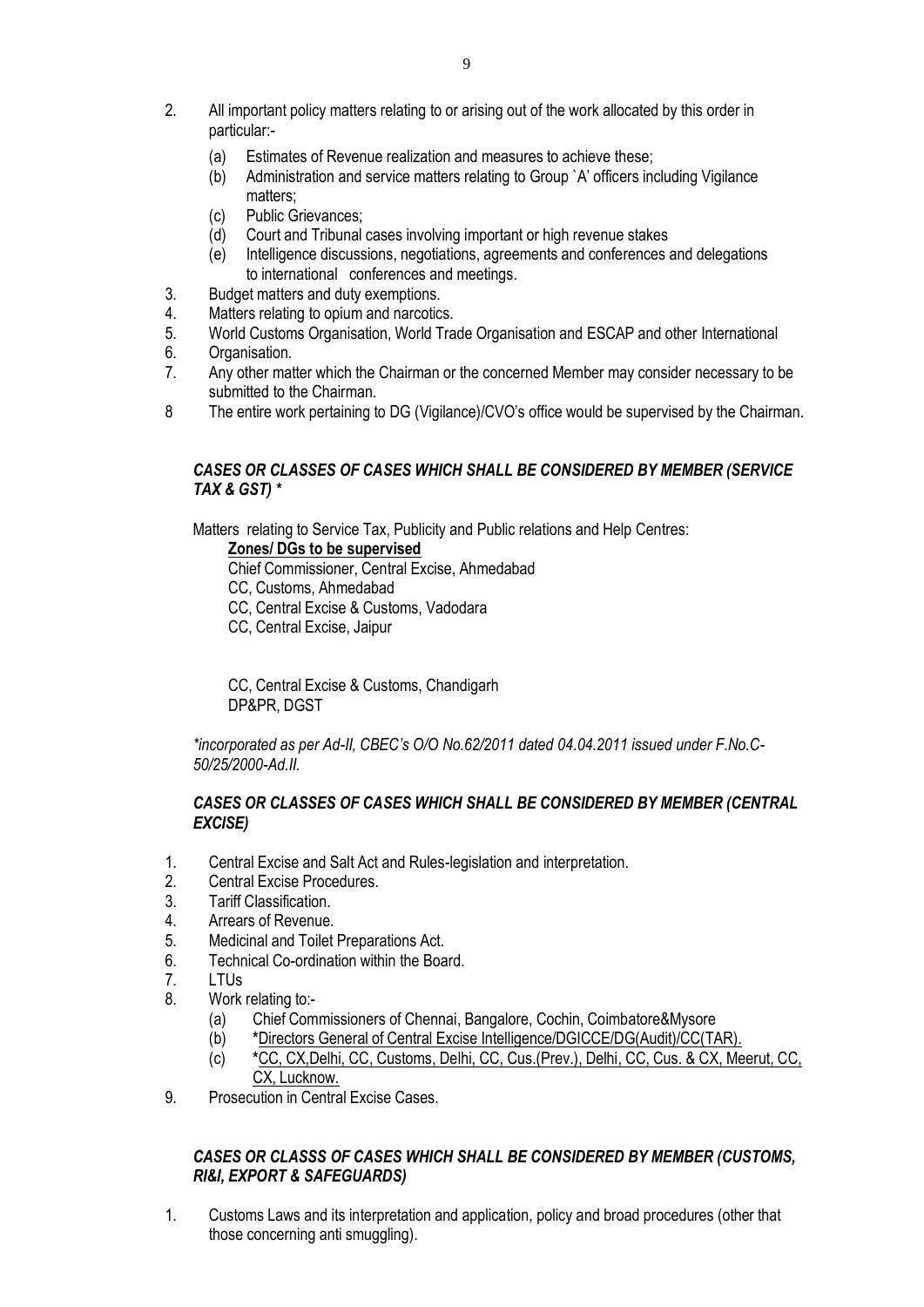- 2. T. C., ETC and other prohibition or restriction on imports and exports.<br>3. Foreign Travel Tax and cesses on imports and exports.
- Foreign Travel Tax and cesses on imports and exports.
- 4. Baggage concessions and Rules.
- 5. Customs Valuation.
- 6. Tariff classifications, tariff advises.
- 7. Customs procedures, customs house agent's regulations.
- 8. Warehousing, inland bondage warehouses.
- 9. FTZs., EPZs, 100% EOU, E H T P's STP's and other special export schemes.
- 10. World Customs Organization, World Trade Organisation, ESCAP and International talks and agreements with organisation concerning customs.
- 11. Matters relating to drawback.
- 12. Matters relating to export promotions in Exim Policy.
- 13. Revenue Intelligence.
- 14. Safe-guards.
- 15. Customs & Central Excise procedures relating to above subjects.
- 16. Supervision and Control over Customs & Central Excise formations relating to above items of work and Directorate of Drawback.
- 17. Coordination with other ministries relating to export promotion and related issues.
- 18. Valuation
- 19. Supervision and control over:-
	- (a) Chief Commissioners, Delhi, Meerut, Ahmedabad, Nagpur, Bhopal and Vadodara.
	- (b) Directors General of Revenue Intelligence, Export Promotion, Safeguards, Valuation.
	- (c) Directorate of Logistics.
	- (d) Central Revenue Control Laboratory (CRCL)

## *CASES OR CLASSES OF CASES WHICH SHALL BE CONSIDERED BY MEMBER (L&J)*

- 1. All legislative proposals other than those relating to Customs and Central Excise Tariff.
- 2. Judicial and Court work relating to Customs and Central Excise in the Board (except that relating to service matters).
- 3. Supervision and monitoring of judicial and court work relating to Customs and Central Excise of the field formations, particularly the litigation work in High Courts, excluding prosecutions, COFEPOSA.
- 4. Matters relating to settlement of Govt. Dept. and another Government Dept. and Public Sector Enterprises.

*\*incorporated as per Ad.II, CBEC's O/O No.62/2011, dt. 04.04.2011 issued under F.No.C50/25/2000-Ad.II.*

- 5. Work of revision of orders passed by Commissioners under the Customs Act or Central Excise and Salt Tax.
- 6. Review of orders passed by Commissioner and Commissioners (Appeals) for considering if appeals to CESTAT are required to be filled.
- 7. Work relating to functioning of:
	- (a) Chief Commissioners of Kolkata, Bhubaneswar, Ranchi, Patna, Shillong and Lucknow.
	- (b) DG (Systems & Data management)
	- (c) CDR,
	- (d) Directorate of Legal Affairs.
	- (e) Settlement Commission,
	- (f) CESTAT
	- (g) Authority for Advance Rulings.
- 8. Prosecution in customs cases; Cofeposa and related work.

## *CASES OR CLASSES OF CASES WHICH SHALL BE CONSIDERED BY MEMBER (P &V)*

1. Personnel Management of all field formations under the Central Board of Excise & Customs, including: -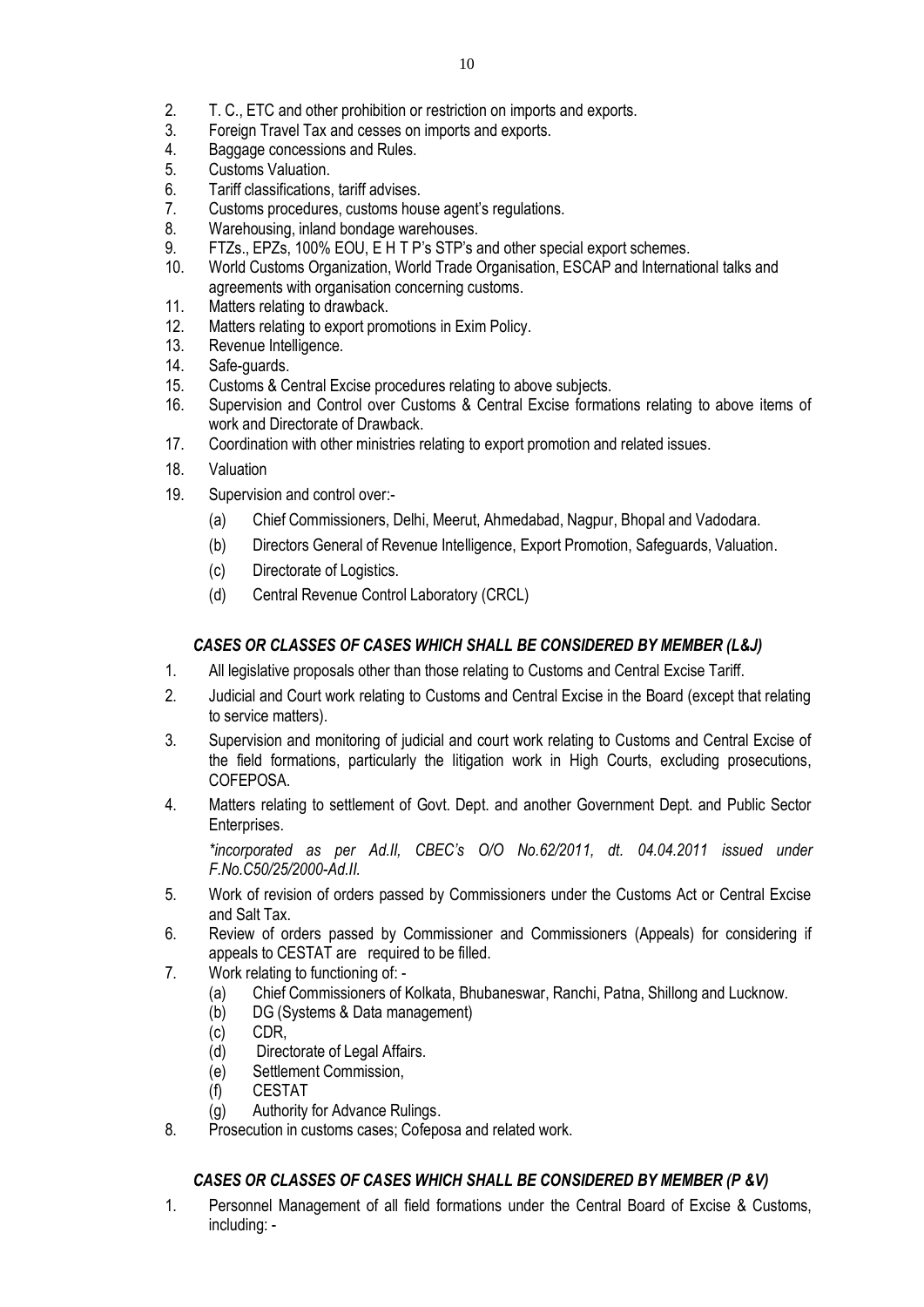- (ii) Service matters, pay scales etc.
- (iii) Appointment, transfers and promotions in the department and service under the CBEC;
- (iv) Training;
- (v) Vigilance
- (vi) Evolution of norms and performance standards; and
- (vii) Staff Welfare.
- 2. Official Language Implementation Committee and connected matters.
- 3. Land and building programmes in all formations under the CBEC.
- 4. Litigation relating to service matters.
- 5. Publicity, Public Relations and HelpCenters
- 6 Work relating to functioning of:-
	- (i) **\***CC, CX, Bhopal, CC, CX&Cus., Hyderabad, CC, CX&Cus., Nagpur, CC, CX&Cus., Vizag.
	- (ii) **\***DG (Vigilance)/NACEN/HRD.
	- (iii) Directorate of O&M.
	- (iv) Directorate of Housing & Welfare.

## *CASES OR CLASSES OF CASES WHICH SHALL BE CONSIDERED BY MEMBER (BUDGET& COMPUTERISATION)*

- 1. Supervision of the work of :-
	- (a) Chief Commissioners of Chandigarh, Jaipur, Visakhapatnam and Hyderabad.
	- (b) Chief Commissioner, CX, Cochin
	- (c) Chief Commissioner, CX, Bangalore
	- (d) Chief Commissioner, Customs, Bangalore
	- (e) Chief Commissioner, CX, Coimbatore
	- (f) Chief Commissioner, CX, Mangalore
	- (g) Chief Commissioner, CX, Chennai
	- (h) Chief Commissioner, Customs, Chennai
	- (i) Chief Commissioner, CX, Customs (Prev.), Chennai
	- (j) Chief Commissioner, Customs & CX, Mysore
	- (k) Chief Commissioner, Customs & CX, Visakhapatnam
	- (l) Chief Commissioner, Customs & CX, Hyderabad
	- 2. All matters relating to Computerization and Business Process Re-Engineering in the Customs and Central Excise Department.

*\*incorporated as per Ad-II, CBEC's O/O No.62/2011 dt. 04.04.2011 issued under F.No.C-50/25/2000-Ad.II.*

## **B. CENTRAL BOARD OF INDIRECT TAXES AND CUSTOMS Wing-wise allocation of work**

## **1. Joint Secretary (Admn.)**

**a. Deputy Secretary (Ad.II)**

## **Ad.II Section**

- 1. The following matters relating to Indian Customs & Central Excise Service Gr. A:
	- (a) Recruitment, promotion and seniority;
	- (b) Leave, posting and transfers;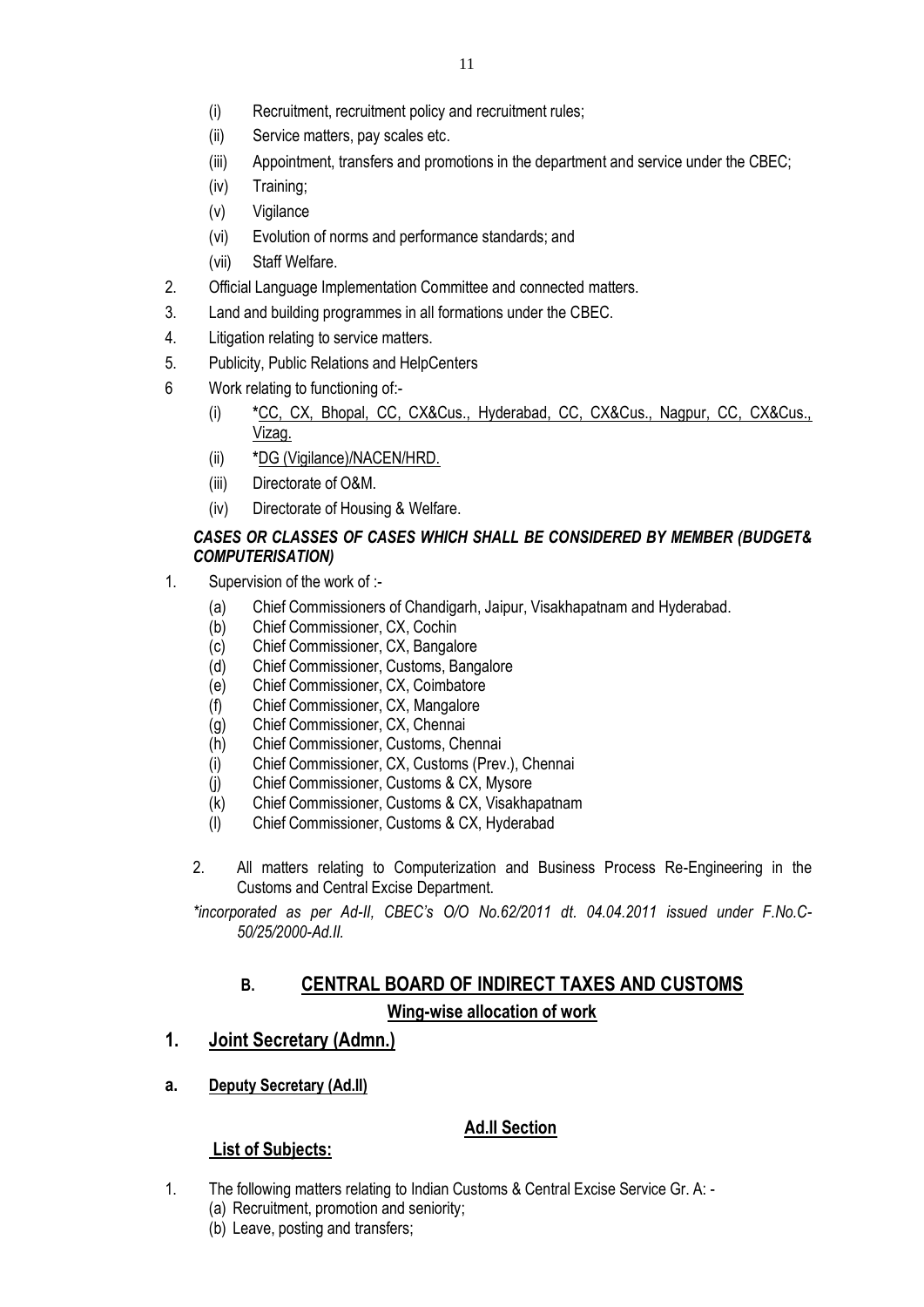- (c) Framing of recruitment rules;
- (d) Convening of DPCs for (a) promotion (b) confirmation
- (e) Briefing officers on deputation;
- (f) Deputation of officers to other Departments etc;
- (g) Forwarding of applications to other Departments;
- (h) CCS (Conduct) Rules;
- (I) Training of Gr. 'A' Officers of IC & CE in India and abroad;
- (j) Posting of officers abroad.
- 2. Deputation/delegation abroad.
- 3. Medical claims (Gr. 'A' Officers only).
- 4. Departmental examination for probationers of Indian Customs & Central Excise Service Gr. 'A' and extension/completion of probation period.
- 5. Processing of proposals for appointments of officers of Indian Customs & Central Excise Service Group 'A' for various Gr. 'A' Secretariat posts in the Department including CBEC and obtaining ACC/CEB approval therefor.
- 6. Court cases relating to the above subjects
- 7. Parliament Questions relating to the above subjects.
- 8. Grant of permission to practice/commercial employment to officers of IC & CE Service Gr. A.

## **Personnel Section**

## **List of Subjects**

- 1. Maintenance of CCRs and IPRs of the Officers belonging to ICCES and Group A officers of Central.
- 2. Revenues Chemical Service and Telecommunication service.
- 3. Scrutiny of the Confidential Reports of these officers.
- 4. Communication of adverse remarks, if any.
- 5. Dealing with the Representations/Appeals/Memorials/Petitions to the President against adverse remarks in a Confidential Report.
- 6. Furnishing of complete CR dossiers to the various authorities requiring them for various administrative purposes.

## **b. Deputy Secretary (Ad.IIA&B)**

## **AD. II -A SECTION**

- 1. House Building Advance, Conveyance i.e. motor car, scooter, motor cycle and GPF advance to Principal Commissioner/Director General only; and relaxation if any for all Gazetted officers.
- 2. Framing and amendments to Recruitment Rules for CAO (Group 'A') in Central Excise Deptt. /Customs Deptt./Appraisers/Supdts. of Customs (Prev.)/Group A&B of Customs Marine Organisation (CMO).
- 3. Matters relating to recruitment, promotion and seniority, in respect of the following Group B/Group A cadres in the Customs Department: -
	- (a) Appraisers, (b) Superintendents of Customs (Prev.) (c) ACAO/AO (Customs Deptt.), (d) CAO (Customs Deptt.), (e) CAO (Central Excise Department).
- 4. Pay fixation Pay references regarding all categories of officers and staff; (clarification on policy).
- 5. Overtime allowance to officers of Customs and Central Excise Department policy regarding.<br>6 Arrears Claims/Medical Claims of Group B officers of the Customs Deptt: (where relaxation to
- Arrears Claims/Medical Claims of Group B officers of the Customs Deptt; (where relaxation to the rules is required).
- 7. Special pay in respect of Gazetted and non-gazetted staff;
- 8. Revision of pay scale of Gazetted and non-gazetted staff;
- 9. Allowances in respect of Gazetted and non-gazetted staff; (policy matters)
- 10. Hindi Teaching scheme cases relating to incentives for learning Hindi.
- 11. Preparation of All India Seniority list of Supdt. of Customs (Prev.) and customs Appraisers and CAOs.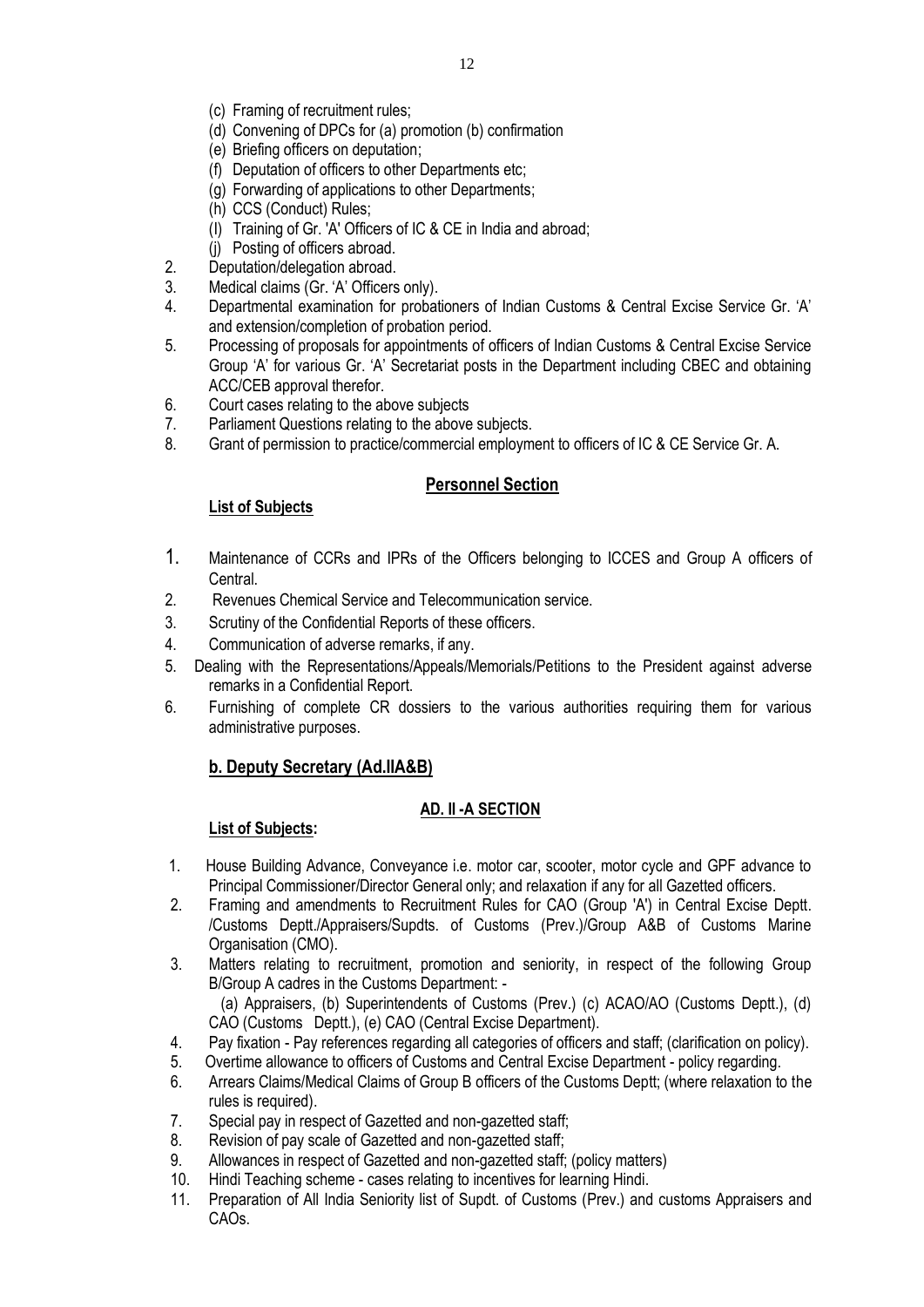- 12. Demands of the Federation/Association and items included in the agenda of the Departmental Council meetings pertaining to the above items of work.
- 13. Promotion, posting, transfer of CAOs in Central Excise, Narcotics Department and holding of DPCs meetings in respect of Chief Accounts Officers in Central Excise /Customs Departments.
- 14. De-reservation of Group `B` posts reserved for SC/ST and confirmation of Group 'B' Direct Recruits in Customs Department also court cases/ VIP references on the above items of work.
- 15. Presumptive Pay under F.R. 49 in respect of Chief Accounts Officer of Central Excise/ Customs Deptt.
- 16. Financial upgradation to Gr 'B' Direct Recruit Officers.
- 17. Financial upgradation to Gr 'C' Direct Recruit Officials.

#### **AD. II- B SECTION**

- 1. Establishment of Group 'B' Gazetted Officers (both executive and ministerial) in the Central Excise Commissionerates, Narcotics Department, Directorate of Training, Directorate of Inspection, Directorate of Statistics and Intelligence, Directorate of Communication, Directorate of Revenue Intelligence, Central Revenue Control Laboratory and Directorate of O & M Services.
- 2. DPC for promotion to Group 'B' posts in the Central Excise Commissionerates, Narcotics Department, Directorate of Inspection, Directorate of S & I, Directorate of Communications, Directorate of Revenue Intelligence, Central Revenue Control Laboratory etc. (Policy matter only).
- 3. Representation/Memoranda against non-confirmation in Group 'B' Gazetted posts in the Central Excise/ Narcotics Department.
- 4. Preparation of All India List of Superintendents of Central Excise Group 'B' and ACAO/AO of the Central Excise Commissionerates and representations relating thereto.
- 5. Representations/Memoranda for fixation of seniority in Group 'B' posts in Central Excise/Narcotics Deptt.
- 6. Policy regarding postings and transfers of Group 'B' Gazetted Officers in the Central Excise/Narcotics Deptt. and representations from such Group 'B' Gazetted Officers regarding postings and transfers.
- 7. Deputation of Group 'B' Gazetted officers in the Central Excise Department to other Departments.
- 8. Representation from Group 'B' Gazetted officers of Central Excise / Narcotics Deptt. against stoppage at E.B.
- 9. Representations from Group 'B' Gazetted officers of Central Excise/Narcotics Deptt. for expunction of adverse remarks.
- 10. Representation from Group 'B' Officers for change in date of birth.
- 11. Pre-mature retirement of Group 'A'& 'B' officers of Telecommunication Wing, Central Revenues Chemical Services, Group 'B' officers in Central Excise and Narcotics Departments and representations against premature retirement.
- 12. Extension of service/re-employment of Group 'B' Gazetted officers in Central Excise and Narcotics Deptt.
- 13. Representations of Group 'B' Gazetted officers of Central Excise and Narcotics Deptt., for reimbursement of medical expenses.
- 14. Framing and amendments to Recruitment Rules for Group 'B' posts in the Central Excise and Narcotics Deptt. and Gr. 'A' & Gr. 'B' posts in Central Revenue Control Laboratory and Telecommunication wing.
- 15. Promotion, postings and transfers of officers in Central Revenue Chemical Services, Group 'A' and Telecommunication service Group 'A'.
- 16. Suits/CAT matters/Writ Petitions/Special Leave Petition before Supreme Court relating to the subjects dealt with in the Section.
- 17. Parliament Questions relating to the subjects dealt with in the Section.
- 18. Reimbursement of legal expenses to Group 'B' officers.
- 19. Direct recruitment to various Group 'A' and Group ' B' posts in CRCL and Telecommunication wing of Customs and Central Excise Department.
- 20. D.P.C. for promotion to Group 'A' posts in CRCL and Telecommunication wing and Assistant Director (OL) in Customs and Central Excise Department.
- 21. Confirmation in Group 'A' and Group 'B' posts (Supdt. Expert) and Assistant Director (OL).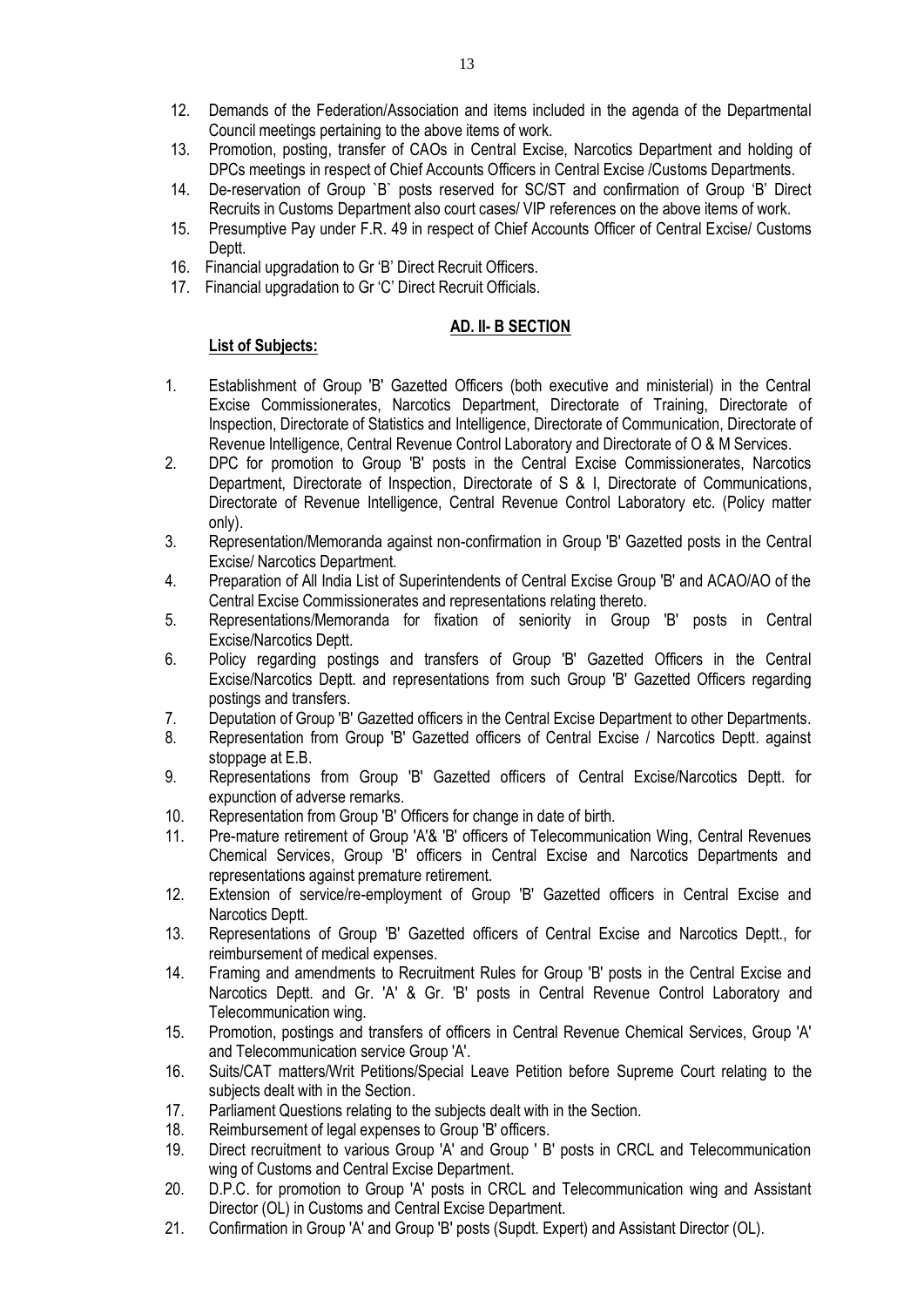### **(c) Deputy Secretary (Ad.IIIA)**

## **Ad.III (A) Section**

## **List of Subjects:**

The following subjects relating to Group C & D staff of the

- Commissionerates/Directorates/Central Bureau of narcotics under CBIC.
- 1. Departmental examination and representations and petitions relating thereto.
- 2. Departmental Promotion Committee Policy regarding promotion to various grades.
- 3. Representations from the Non-Gazetted staff of all Directorates &Commissionerates.
- 4. Seniority Policy and individual representations.
- 5. Confidential Reports Policy and procedure and representations against adverse remarks.
- 6. Confirmation Policy, procedure and individual representations Group C & D.<br>7. Promotion of SC/ST employees in reserved quota and de-reservation of value
- Promotion of SC/ST employees in reserved quota and de-reservation of vacancies (Promotion posts) in respect of Non-Gazetted staff.
- 8. Probation.
- 9. Parliament questions pertaining to the above items of work.
- 10. Court cases pertaining to the above items of work.
- 11. Departmental Council matters.<br>12. All India Federations. Executive

**List of Subjects:** 

- All India Federations, Executive and Ministerial (Customs and Central Excise).
- 13. Representations against termination of services under Rule 5 of CCS (DSTS) Rules, 1965
- 14. Inter- Commissionerate/Departmental Transfers of Group C & D employees under the CBIC.

## **AD. VIII (EC) SECTION**

- 1. Collection of data in respect of requirement of office and residential accommodation of the field formations in CBIC.
- 2. Drawing up of Construction Programme for the Central Excise and Customs Department on all Indiabasis.
- 3. Implementation of the Construction programme.<br>4 Examination of individual proposals received
- Examination of individual proposals received from Commissioners of Central Excise and Commissioners of Customs regarding construction of buildings involving: -
	- (a) Drawing up of schedule of accommodation.
	- (b) Scrutiny of plans and estimates.
	- (c) Securing approval of Expenditure Finance Committee/CNE where necessary. .
	- (d) Issue of Administrative approval and expenditure sanction.
- 5. Scrutiny of proposals regarding acquisition of land for construction of departmental building involving:

(a) Detailed examination of requirements of office and residential accommodation based on staff strength, etc. and:

(b) Issue of administrative approval and expenditure sanction.

- 6. Examination of proposals regarding purchase of ready built buildings.
- 7. Examination of proposals regarding repairs of departmental building and minor works.
- 8. Finalisation of budget proposals in respect of construction of departmental buildings, acquisition of land and purchase of ready-built buildings.
- 9. Examination of proposals regarding hiring of office/office-cum-residence accommodation and godown accommodation in respect of the attached and subordinate offices.
- 10. Court cases relating to the matters concerning the section.
- 11. Provision of subsidized accommodation to the staff.
- 12. Cases regarding requisitioning of buildings and requisition properties.
- 13. Framing and interpretation of rules regarding allotment of residential accommodation in the Departmental Pool of the Central Excise and Customs Department.
- 14. Disposal of surplus lands and buildings.
- 15. All miscellaneous matters in respect of departmental office and residential buildings.
- 16. Parliament questions relating to the above subjects.
- 17. Representations from various staff associations of the Central Excise and Customs Deptt. regarding accommodation.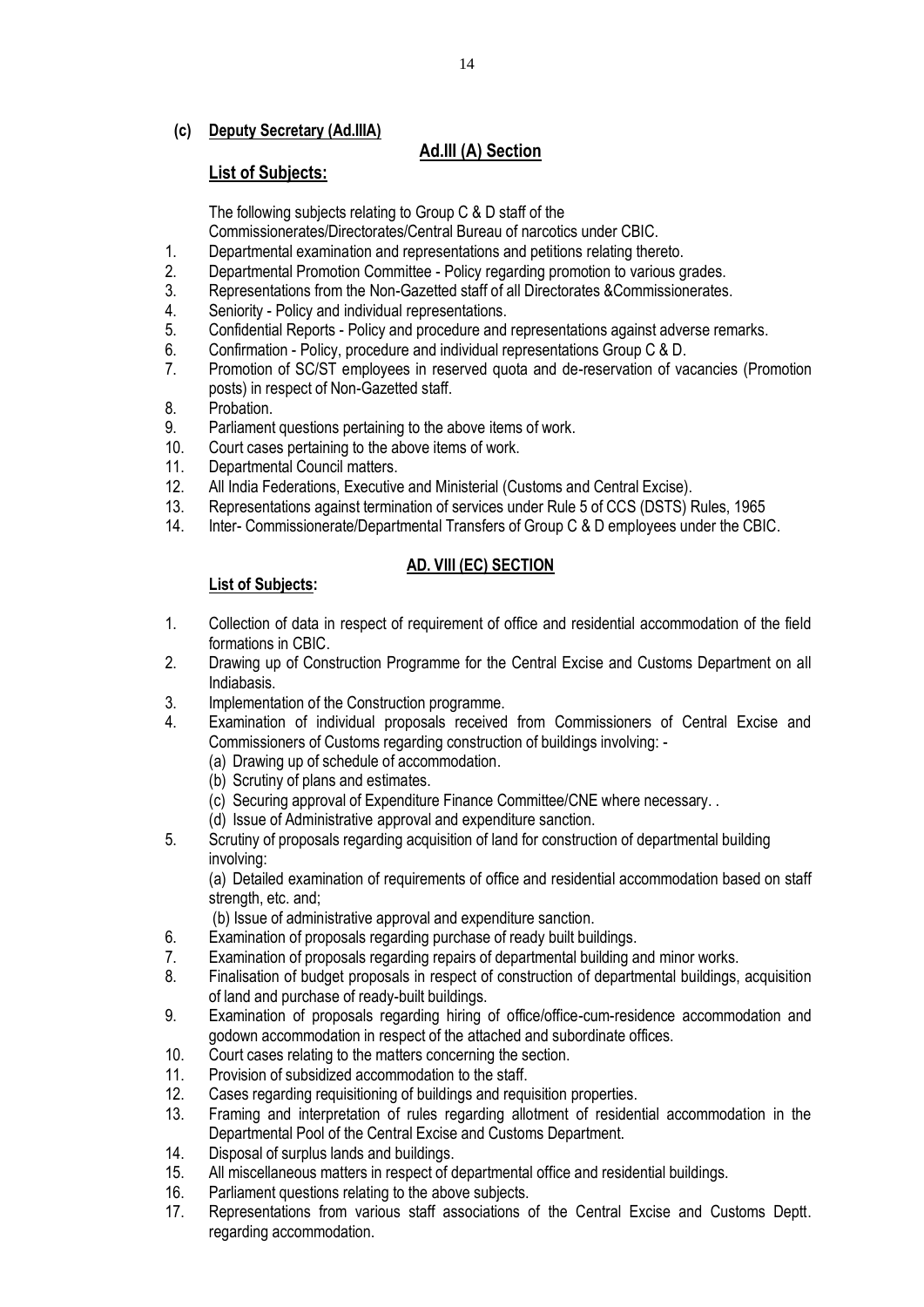- 18. Representations regarding vacation of hired buildings.<br>19. VIP references in respect of accommodations
- VIP references in respect of accommodations.
- 20. Enforcement of the Revenue Allotment Rules.
- 21. Representations for enhancement of rent of hired building.

## **(d) Deputy Secretary (Ad.IIIB)**

## **Ad.III (B) Section**

## **List of Subjects: -**

In respect of Group 'b' Non-Gazetted, Group 'C' and 'D in the offices under CBIC: -

- 1. Conduct Rules
- 2. Verification of character and antecedents
- 3. Assaults on Govt. Servants while on duty.
- 4. Advances (Advance for purchase of conveyance- House Building Advance- Flood Cyclones and other natural calamities, Festival advance).
- 5. Matters relating to Casual Workers.
- 6. Recruitment policy.
- 7. Recruitment tests and panels.
- 8. Allocation of candidates selected by SSC for the post of Inspector (Central Excise) E.O./P.O. and Tax Assistant.
- 9. Framing of Recruitment rules of cadres dealt in AD.III.B Section
- 10. Relaxation of age limit/education qualifications/Physical Standards/Typewriting test/Medical examination.
- 11. Appointment of Departmental candidates against direct recruitment quota.
- 12. Matters relating to appointment of sportsman.
- 13. Individual representations regarding recruitment.
- 14. Appointment of dependents of deceased Govt. servants on compassionate grounds.
- 15. Leave and joining time.
- 16. Deputations on Foreign Service or otherwise.
- 17. Matters raised by Associations/Unions pertaining to subjects dealt with in Ad.III-B section.<br>18. Complaints in regard to corruption, harassment and bribery against non-gazetted staff.
- Complaints in regard to corruption, harassment and bribery against non-gazetted staff.
- 19. Resignation
- 20. Extension of service and re-employment in service.
- 21. Absorption of Surplus/retrenched employees.
- 22. Change in date of birth of Group 'C' and 'D' officers.
- 23. De-reservation of posts reserved for SC/ST candidates in the direct recruitment quota.
- 24. Work relating to reservation and maintenance of rosters for SC/ST and compilation of statistical information for submission to DP&T and Commission for SC/STs
- 25. Court cases and suit notices in regard to matter dealt with in Ad.III-B Section.
- 26. G.P.F. Accounts Representations regarding.

### **(e) Deputy Secretary (Ad.IV & IV-A)**

## **Ad.IV Section**

- 1. Creation of posts in the field formations of CBIC.
- 2. Declaration of Head of Departments in the field formations of CBIC.
- 3. Conversion of temporary posts into permanent posts in the field formations of CBIC.
- 4. Re-designation of posts in the field formations of CBIC.
- 5. Merger of posts in the field formations of CBIC.
- 6. Creation/Renaming of Commissionerates/Directorates in CBIC.
- 7. Diversion of posts in the field formations of CBIC.
- 8. Reorganization/re-structuring of the posts in the field formations of CBIC.
- 9. Down-gradation/up-gradation of posts in the field formations of CBIC.
- 10. Setting up of new Departmental Canteen re-categorization.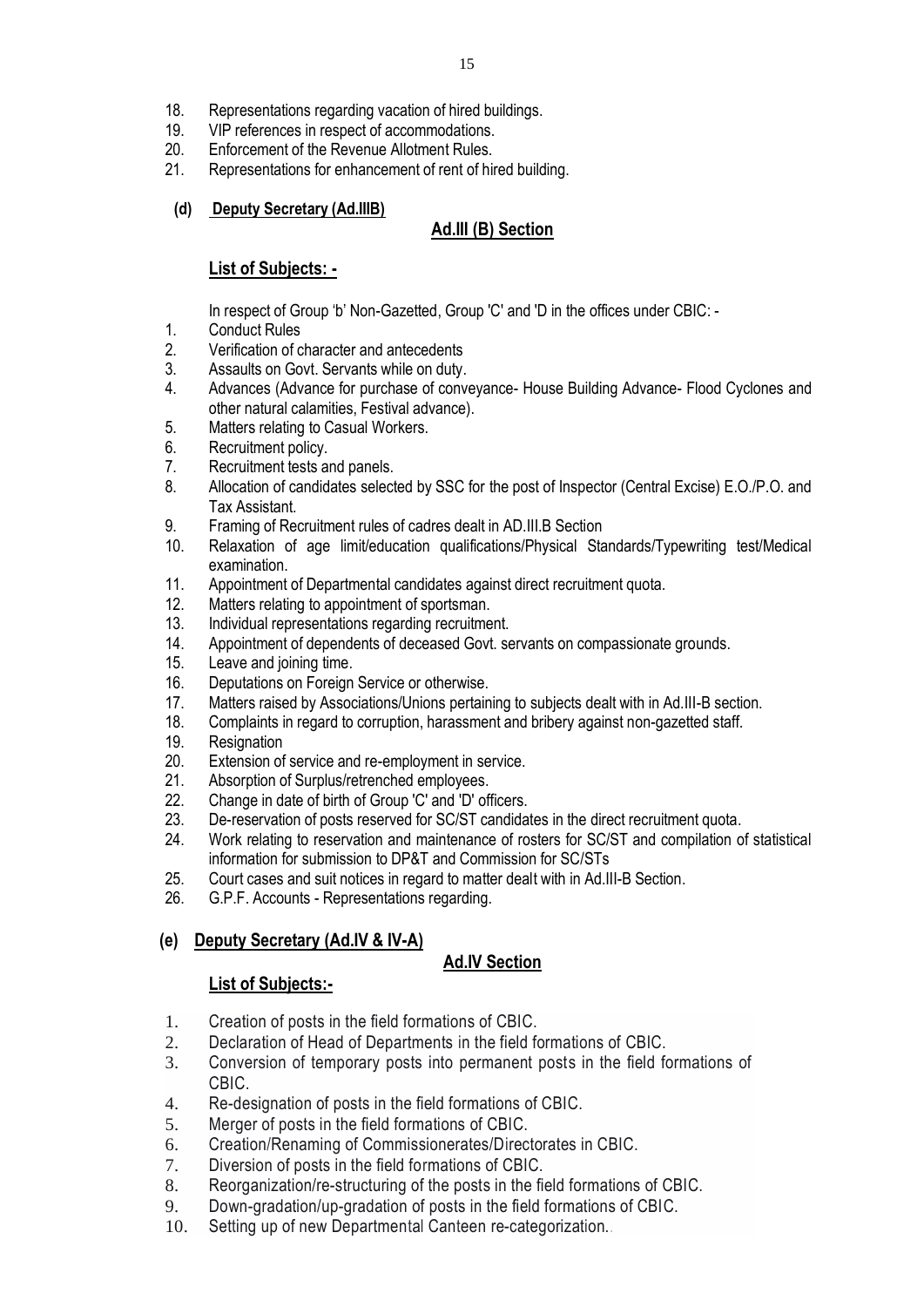- 11. Matters related to Air travel to non-entitled officers for official tours.
- 12. VIP references on the subjects allotted to Ad. IV Section
- 13. Parliament Questions/matters on the subjects allotted to Ad. IV Section
- 14. RTI on the subjects allotted to Ad. IV Section.

## **Ad.IV (A) Section**

## **Lists of Subjects: -**

- 1. Determination/Fixation of Permanent Advance/lmprest Money to Heads of Departments under Central Board of Excise &Customs.
- 2. Entertainment/Light refreshment Incurring of expenditure on formal meetings/conferences.
- 3. C.S(M.A) Rules Reimbursement of medical claims of non-gazetted under Central Board of Indirect Taxes &Customs.
- 4. Uniform Prescription of Scale and pattern.
- 5. Hindi progressive use of Hindi in the field formations of CBIC.
- 6. Demands/points raised by the various Service Associations/Unions/ Federations on service matters - coordination of and Recognition of Associations.
- 7. Work relating to JCM Scheme, Departmental Council.
- 8. Pension and DCRG Representation of both gazetted and non-gazetted employees under the CBIC for early settlement of and condonation of break in service, counting of past military/civil service for the purpose of pension etc. CAT/Court cases related to pension of exofficers/officials under CBIC.
- 9. Cases of pension and payment of interest on delayed payment of Gratuity &other dues of exemployees/officers under CBIC.
- 10. Miscellaneous work relating to Funds or strikes in different Commissionerate.
- 11. Proposals from various Commissionerates under CBIC regarding outsourcing of services in field formations.
- 12. Public grievances relating to the subject allotted to the Section.
- 13. Matters relating to inspection of Parliamentary Committee on Official Language and sanction of expenditure incurred on the visit.
- 14. Delegation of financial powers in respect of items, not specifically dealt with in other sections of the Board.
- 15. Parliament Questions pertaining to the above items of work.

## **(f)Deputy Secretary (Ad.V)**

## **Ad.V (A) Section**

- 1. Processing of vigilance/disciplinary cases (related with vigilance matter) in respect of Group 'A' IRS Officer (Customs and Central Excise)& other Group A officers of CBIC of East and South Zones.
- 2. Initiation of disciplinary cases under Rule 9 of CCS (Pension) Rules against Group B Officers of C&CE Deptt.
- 3. Appeal /revision/review petition preferred by Group B officers of C&CE.
- 4. Vigilance clearance matters.
- 5. Parliament Questions & Assurances.
- 6. RTI Matters
- 7. CPGRAM Portal Greivances.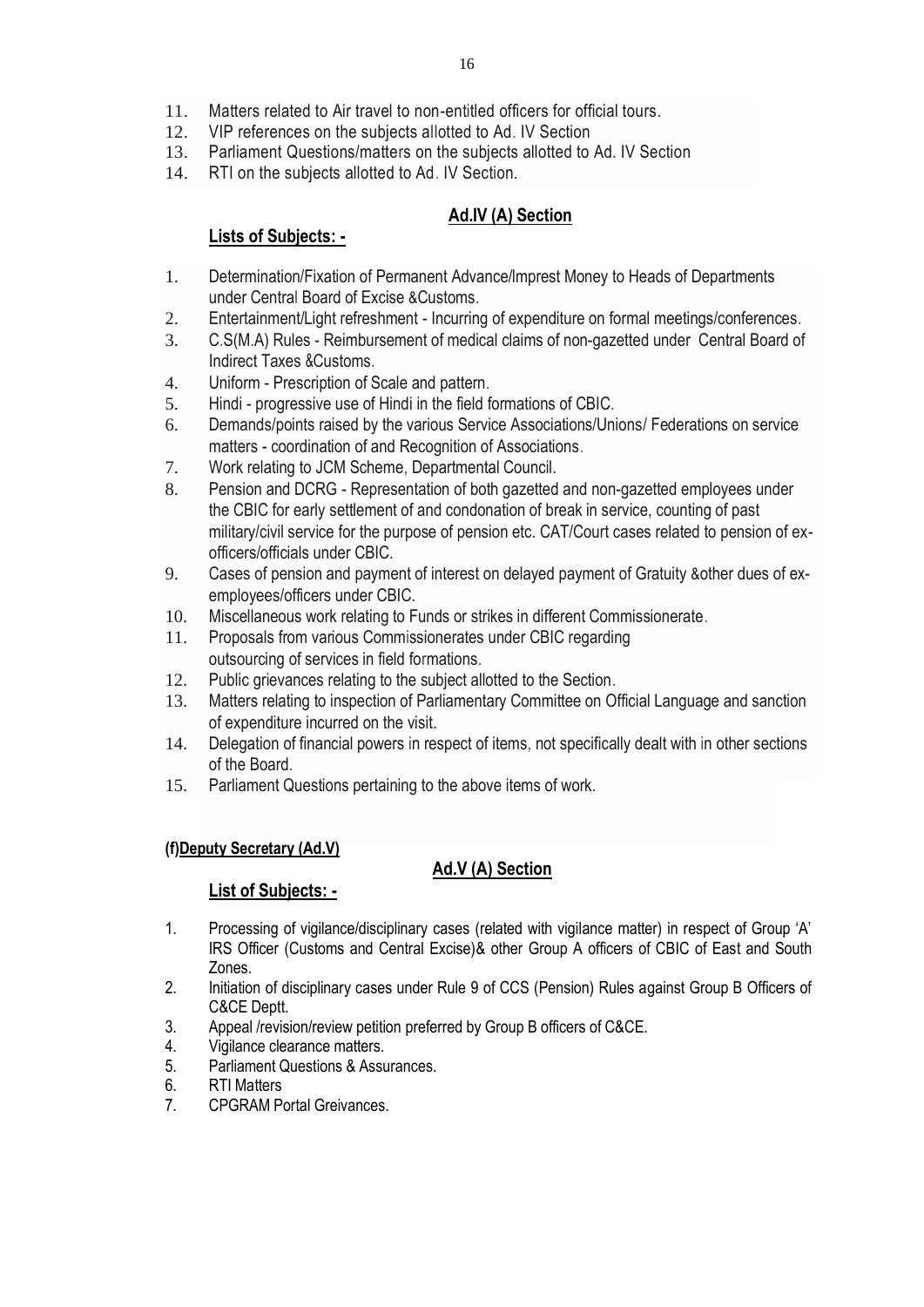## **Ad.V (B) Section**

## **List of Subjects: -**

- 1. Processing of vigilance/disciplinary cases (related with vigilance matter) in respect of Group 'A' IRS Officer (Customs and Central Excise)& other Group A officers of CBIC of West and North Zones.
- 2. Initiation of disciplinary cases under Rule 9 of CCS (Pension) Rules against Group C officials of C&CE.
- 3. Appeal /revision/review petition preferred by Group C officer of C&CE.
- 4. Review of orders passed by the various disciplinary authorities.
- 5. Court cases connected with the above items of work.
- 6. VIP references.
- 7. Parliament Questions / RTI Matters / CPGRAM Portal Greivances.
- 8. Reports and returns and misc. matters.
- 9. Any other miscellaneous matter.

## **2. Joint Secretary (Customs)**

**a. Director (Customs)**

## **Customs-III Section**

## **List of Subjects: -**

- 1. Monitoring the performance of the field's formations of Customs in all areas of work including arrears of customs duty and disposal of unclaimed goods through all periodical reports and Action Plans.
- 2. Monitoring working of CRCL and infrastructure and equipment requirements of CRCL.
- 3. Co-ordination of all work in the Customs Wing.
- 4. All complaints/grievances from the trade
- 5. Compilations of statements of pending VIP references, Parliamentary Assurances, implementation of Annual Action Plan, Other periodical returns, reports of various Committees, Trade Statistics.
- 6. Annual Report, Annual Action Plan, periodical reports and returns, and any other misc. matters
- 7. Estimates Committee and other Committees of Parliament, their study tours and the related work.
- 8. All policy issues concerning management of hazardous waste including framing of guidelines on import/testing of dangerous/hazardous chemicals.
- 9 Prohibitions and Restrictions under Section 11of the Customs Act, 1962
- 10. All misc. matters concerning Customs that concerns more than only one particular section
- 11. Parliament Questions relating to the above items of work.
- 12. Co-ordination and monitoring of work connected with RTI Act, 2005 for the Customs Wing (inducted in Cus. III Section)

## **Customs-IV Section**

- 1. Customs Procedure regarding
	- a. Clearance of goods at Ports/Airports/ICDs.
	- b. Customs duty Refund Cases at all Custom Houses
	- c. Transshipment of goods.
	- d. Policy regarding approval, appointment and setting up of Inland Container Depots, Container Freight Stations , Air Freight Stations and all other matters related to them.
	- e. Coastal Trade including procedure and regulation under Chapter XII of the Customs Act, 1962.
- 2. Implementation of Kyoto Convention
- 3. Standardization of Customs Forms
- 4. Delegation of Powers of Adjudication to Customs Officers.
- 5. Appointment of Officers under Customs Act .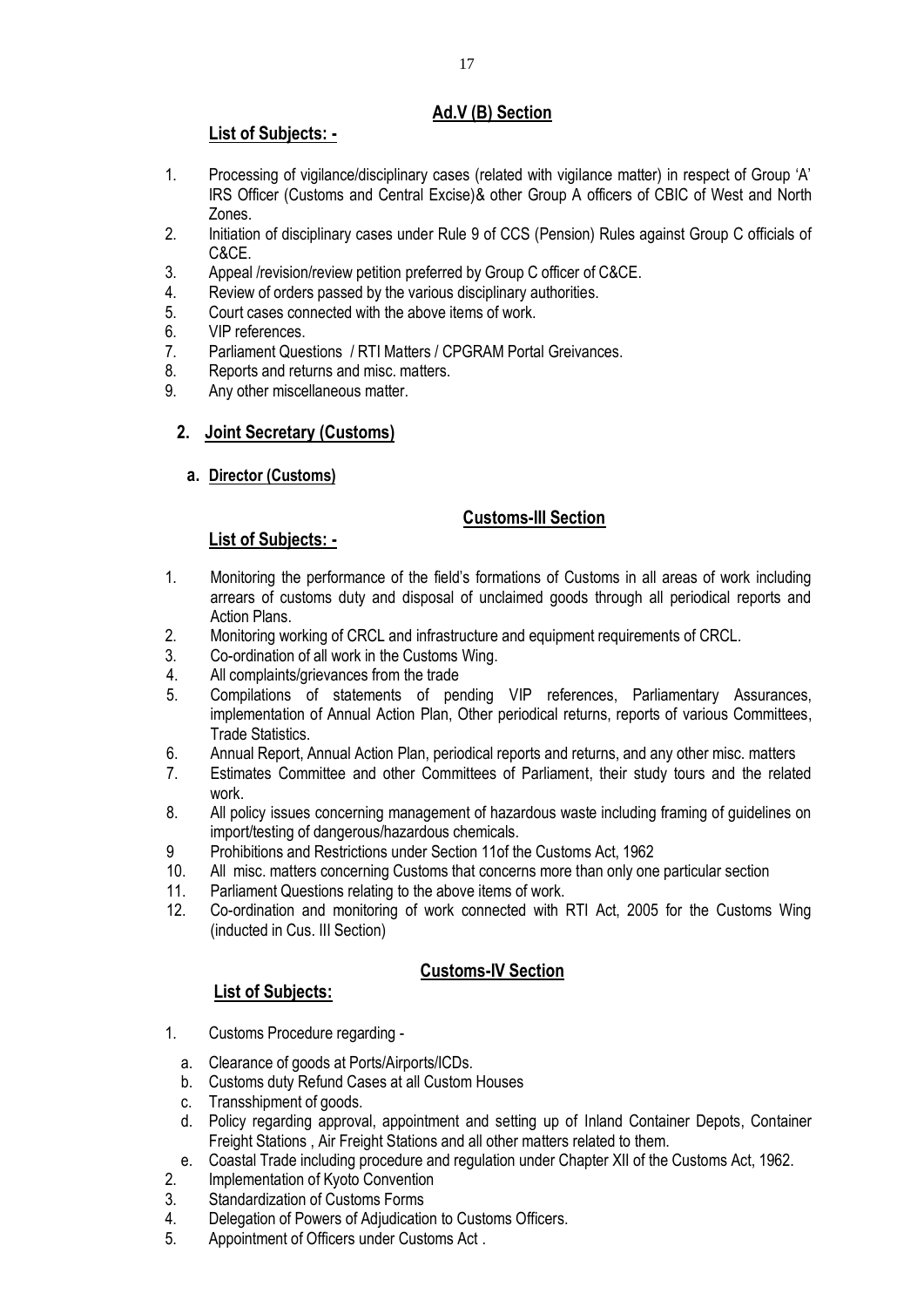- 6. Re-importation of goods of Indian origin under Section 20 of Indian Customs Act, 1962.
- Quality Control on export commodities.
- 8. Matters concerning Customs and Central Excise Advisory Council, Customs Advisory Committee and Port Advisory Committee, various Standing Committees, Inter-Ministerial Standing Committee for setting up of ICDs/CFSs, Export Promotion Board chaired by Cabinet Secretary.
- 9. Parliament Questions relating to the above items of work.

## **Customs-VI Section**

## **List of Subjects:**

- 1. Grant of special permission for landing of aircrafts on international flights at places other than notified airports.
- 2. Baggage Rules, Transfer of Residence Rules, Tourist Baggage Rules.
- 3. Matters relating to clearance of passengers at airports.
- 4. Integrity Management at the Airports Handling complaints against the staff and officers of Customs posted at the International Airports
- 5. Policy relating to import of gold and silver, import of fire arms, etc.
- 6. Customs House agents Licensing Regulations .
- 7. Port Trust Act, Arms Act, Antiquities Act and Other allied Acts.
- 8. Write off/abandonment of claims to irrecoverable duties and penalties and fines.
- 9. Parliament Questions relating to the above subject, Reports and statements relating to above matters.

## **Customs Tarrif Unit**

## **List of Subjects: -**

- 1. Classification of goods imported and exported for the purpose of assessment to duty, interpretation of Acts, rules, regulations, exemption notifications etc. and issue of Tariff advices and instructions relating thereto.
- 2. Customs Tariff and any Legislative and other preparatory work relating to it's updating.
- 3. Conference of Commissioners of Customs on Tariff and Allied matters.
- 4. Legislative work relating to administration and levy of anti-dumping, countervailing and safeguard duties.
- 5. Project Imports.
- 6. Work relating to Harmonised Systems Committee of WCO.
- 7. Parliament Questions relating to the above items of work.

### **b. Joint Commissioner**

### **Customs-V Section**

- 1. All matters concerning Ad-hoc Exemptions under Section 25(2) of the Customs Act, 1962 including formulation of ad-hoc exemption policy.
- 2. Valuation under Customs Act, 1962 including fixation of tariff values.
- 3. Fixation of Exchange rates for foreign currencies.
- 4. Customs privileges and exemptions for the President of the India and the Governors of States; Diplomatic Corps. UN & specialized Agencies like UNDP, UNICEF, FAO etc. Leu of rab States Mission and Palestine Liberation Organisation (PLO), Afro–Asian Rural Reconstruction Organisation, US AID Mission and FORD Foundation. Foreign Experts coming under Bilateral Technical Cooperation Agreements with Government of India. Agencies Coordinating Grant of Aid on behalf of foreign countries (such as OECF, Japan, GTZ, Germany, CIDA, Canada,) IFS Officers and other category of Officers on deputation to foreign governments.
- 5. Customs facilities and protocol for VIPs at International Airports.
- 6. Sale/disposal of duty free goods/cars by privileged persons.
- 7. Parliament Questions relating to the above items of work.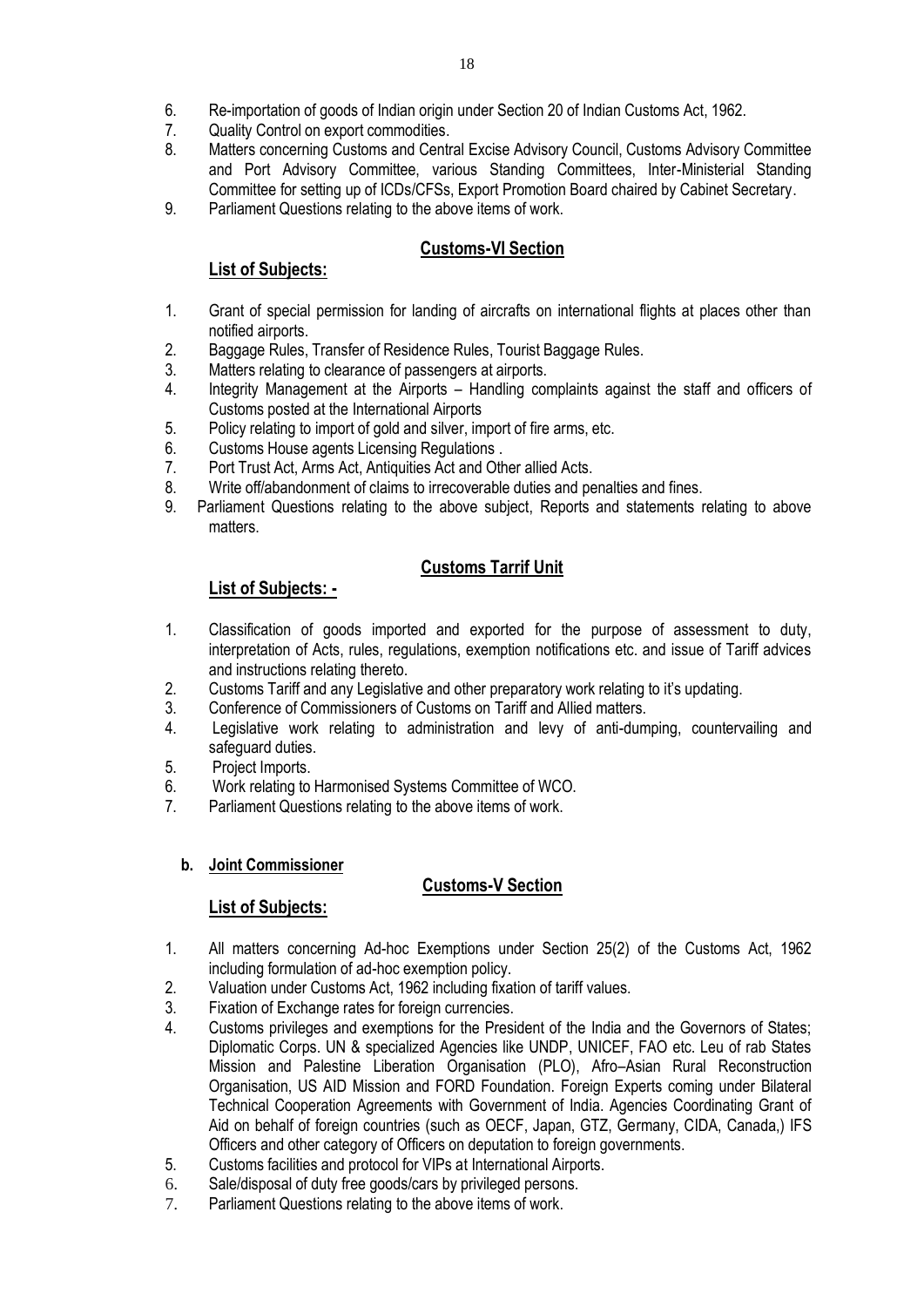### **Land and Customs Wing**

### **List of Subjects–**

- 1. Warehousing:
- 2. Imports and Exports through post.
- 3. Bonds and Guarantees
- 4. All policy matters, trade agreements and transit arrangements relating to Afghanistan, China (Tibet Autonomous Regions), Nepal, Bhutan, Pakistan, Bangladesh, and Myanmar.
- 5. Appointment and declaration of Land Customs Stations, Ports and Airports under the Customs Act, 1962.
- 6. Matters concerning cess.
- 7. Carnet/ Triptyque for tourist's vehicle

## **International Customs Division(ICD)**

### **List of Subjects:-**

- 1. International agreement and conventions
- 2. World Customs Organization matter
- 3. Policy Commission of WCO
- 4. Work relating to Vice Chair of Asia Pacific Region of the WCO
- 5. World Trade Organization matters
- 6. Work relating to Foreign Training and visits of Customs Officers abroad.
- 7. ATA Carnet.
- 8. Parliament Questions/ Parliament Assurances.
- 9. VIP References thereon
- 10. Sanctioning of hospitality, expenditure to various foreign delegations
- 11. Matters relating to organization of International Conferences
- 12. Miscellaneous matters.

### **3. Joint Secretary (Drawback)**

#### **a. Director (Drawback)**

### **Drawback Section**

- 1. Collection and compilation of data for Drawback Committee work, interactions with EPCs, and other work related to Drawback Committee, RoSL Scheme.
- 2. Work of AIR of Drawback pertaining to chemicals (28,29) medicaments (30), dyes (32), leather and footwear (42, 64), ferro-alloys, etc. (72, 73) handicrafts and art-ware (73,74,76), electrical and electronic goods (85), stainless steel utensils (73), sports goods (95).
- 3. Preparation, coordination and implementation of AIR Drawback exercise, notification of AIRSchedule and its EDI implementation; administrative matters relating to Drawback Committee including budget; maintenance of detailed data on drawback disbursals, including ED! pendency as on 1stof every month;
- 4. Work of AIR of Drawback pertaining to marine and meat products (2, 3 etc.) ethyl alcohol (22), tobacco (24), agarbattis(33), Silk (50), wool (51), cotton (52), man-made/textiles (54,55), carpets (57),garments / made -ups (61,62,63) engineering goods (73, 84), hand tools (83), bicycles, vehicles, auto components (87), gaskets (84), writing instruments (96) and any commodity not allocated to another officer.
- 5. Miscellaneous references relating to Drawback; CVD investigation; nodal officer for parliament matters related to Duty Drawback scheme; Drawback Committee work as may be assigned.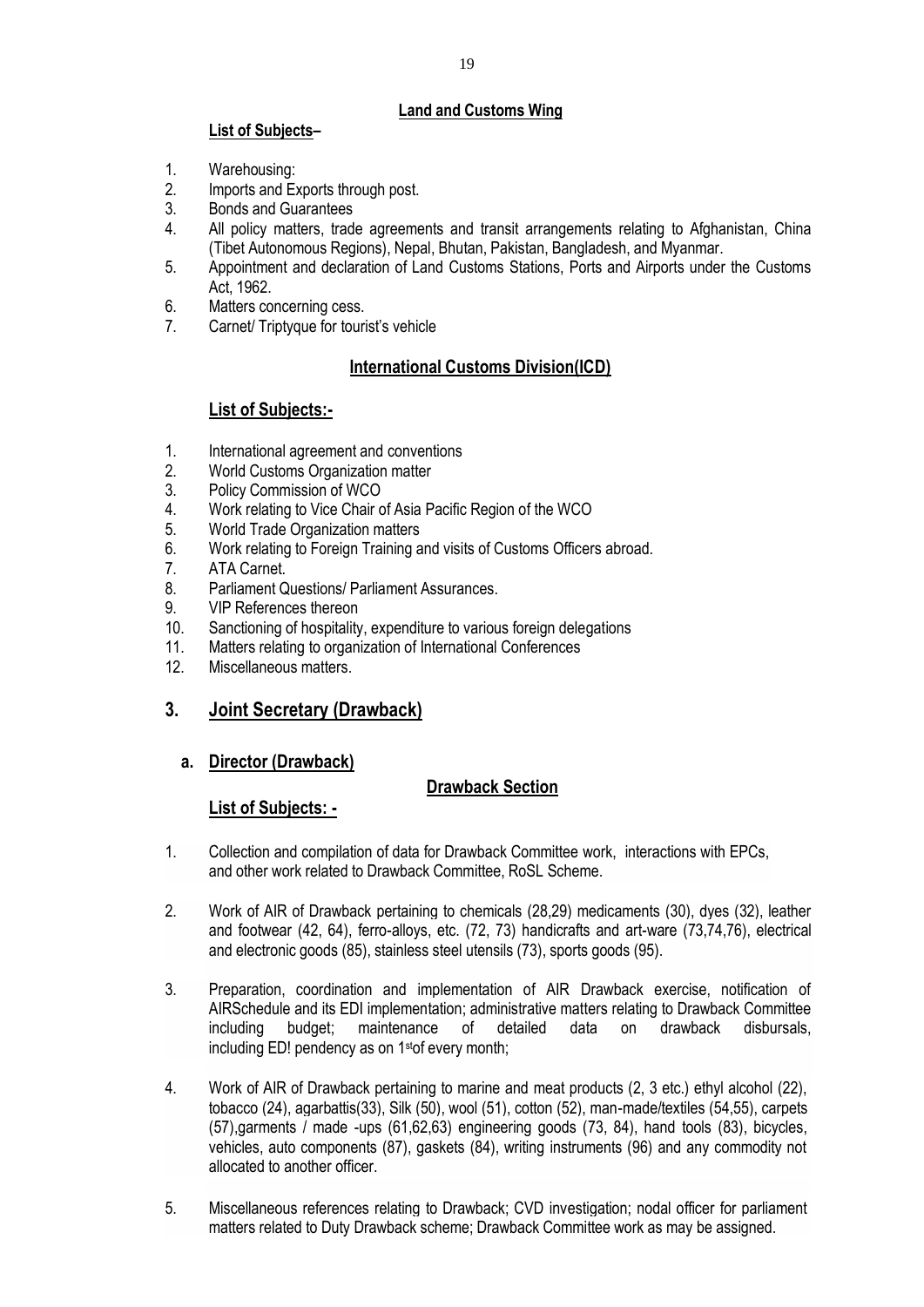- 6. Public Grievances and CPGRAMS work.
- 7. Cases for Central Govt./Board/JS (DBK) to relax provisions of respective Drawback Rules; PAC, C&AG and Audit matters, pending issues of transfer of brand rate cases to field formations, issuance of notifications whenever necessary.
- 8. Reports and returns, General administration and upkeep of record, equipment and premises of Drawback Division; CPIO under RTI Act and other work related to RTI, issuance of notifications whenever necessary.
- 9. Inter-ministerial coordination and FTP implementation w.r.t. Rewards/Incentives Schemes, monitoring of EO under EP Schemes, deemed export, erstwhile DEPB Scheme issues; updating of Customs Manual, nodal officer Parliament matters related to FTP Schemes.
- 10. Inter-ministerial coordination and FTP implementation w.r.t. Advance Authorization / DFIA (excluding gems and jewellery) and EPCG Schemes and monthly compilation of data regarding Drawback and EP schemes for ICEGATE, DDM etc., submitting results of MPRs.

## **4. Commissioner (CX)**

## **a. Deputy Secretary (CX-I)**

## **CX-I Section**

## **List of Subjects:**

- 1. Tariff classification of the items of following Chapters of Central Excise Tariff Act :
	- a) Chapter 2 to 5
	- b) Chapter 7 to 9
	- c) Chapter 11, 13, 14, 16 to 23
	- d) Chapter 47 to 96
- 2. Legislative week (other than Finance Bill and the work entrusted to Commissioner (Leg &Judl).
- 3. Amendments to the Central Excise and Interpretation of the Central Excise Act.
- 4. Valuation under Section 4/4A of the Central Excise Act.
- 5. Work relating to granting of permission for sale of Vehicles purchased in India by Diplomats.
- 6 Work relating to 11C notifications, grantingAd-hoc exemption under section5A (2) and granting exemption u/s 5 B in respect of commodities mentioned in 1 above.
- 7. All complaints, representations and Parliament Questions relating to the above items of work.

## **CX-VI Section**

## **List of Subjects:**

- 1. Amendments to Central Excise Rules and interpretation thereof (except matters relating to Modvat, Proforma credit and sampling).
- 2. Procedures relating to assessment, Internal Audit, Preventive Control, Exports, Licensing and Bonds, Delegation of Powers, overtime fees and prosecution, adjudication, rewards under Central Excise Act and all other matters not covered by CX-8 section.
- 3. Amendments to the basic Excise Manual, the Audit Manual and the Preventive Manual and the S.R.P. Hand book.
- 4. Policy concerning anti-evasion, prosecution, approval of action plan of Directorate General of Central Excise Intelligence, submission of periodical reports and returns concerning preventive work etc.
- 5. All complaints, representations and Parliament Questions relating to the above items of work.
- **(b) Director (CX-3 & 8)**

### **CX-III Section**

### **List of Subjects:**

1. Tariff classification in respect of the following goods of Chapter 15, 24 to 46 of CETA.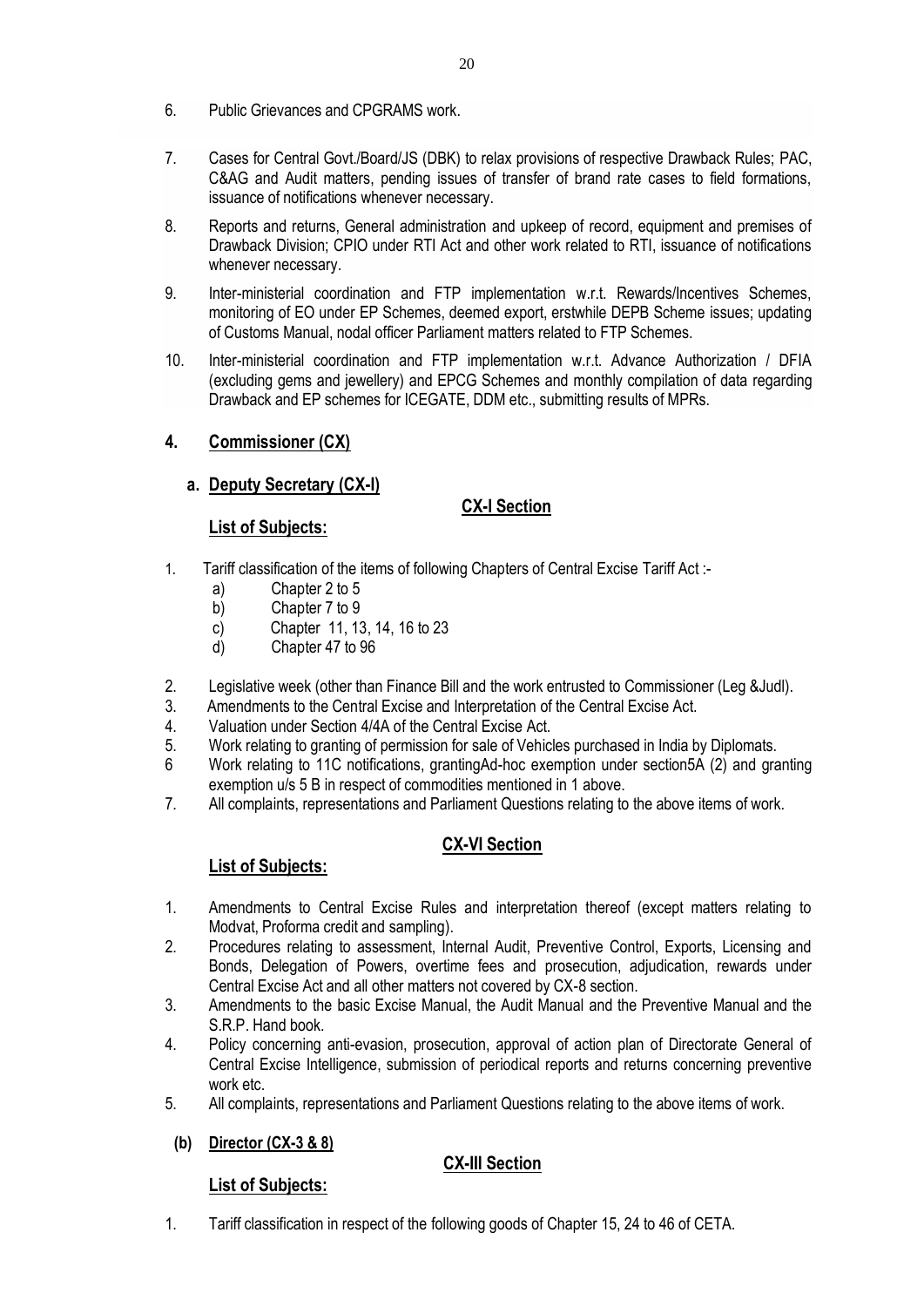- 2. Refund of duty on petrol to Diplomats etc.<br>3 Work relating to convening and coordination
- 3. Work relating to convening and coordination of North Zone Tariff Conference.
- 4. General procedure relating to holding of Tariff Conferences.
- 5. Work relating to section 11C of CE and Salt Act, 1944 and rule 5A(2) of CE Act 1944 in respect of goods mentioned at item (1) above.
- 6. Work relating to Medicinal and Toilet Preparation (Excise Duties) Act, 1955.
- 7. All complaints, representations and Parliament Question relating to the above.

## **CX-VIII Section**

### **List of Subjects:**

- 1. Amendment to Central Excise Rules and interpretation thereof on matters relating to Modvat, Cenvat, set off and sampling.
- 2. Procedure relating to collection of cesses (except handloom cess).
- 3. Procedure relating toModvat, Cenvat, set off, warehousing and sampling.
- 4. Matters relating to Departmentalised Accounting System.
- 5. Monitoring of performance of Commissionerates in key result areas of work (adjudication, realization of arrears of revenue, disposal of call book and provisional assessment cases.
- 6. All matters relating to refund and rebate of Central Excise duties.
- 7. Examine the recommendations received from the Chief Commissioner of Central Excise of Director General of Central Excise intelligence and issue an order specifying the type of facilities to be withdrawn or type of restriction imposed, alongwith the period for which said facilities will not be available or the period for which the restrictions shall be operative(Deterrent Action).
- 8. All Complaints, representations and Parliament Questions relating to the above.

### **5. Commissioner (PAC)**

**a. Director (PAC)**

### **CX-VII (PAC) Section**

### **List of Subjects:**

- 1. Draft Audit Paras on Central Excise & Service Tax.
- 2. C&AG Report on Central Excise & Service Tax.
- 3. Public Accounts Committee Reports on Central Excise & Service Tax and GST.

### **6. Commissioner (Service Tax)**

**a. Director (Service Tax)**

### **Service Tax Section**

- 1. Amendment to Service Tax Rules, 1994 and allied rules pertaining to procedure.
- 2. Work relating to Service Tax procedural matters such as registration, assessment, scrutiny, returns including its formats.
- 3. Monitoring of field formations for Service Tax work; Formulation of action plan.
- 4. Monitoring and implementation of Key Performance Indicators including Service Tax revenue collection, performance in technical areas of work by field formations.
- 5. Providing comments against litigation before Courts on matters of constitutional validity or policies framed by Government, after a period of two years from the change; and in respect of matters emanating from Service Tax wing.
- 6. Issue of clarifications or instructions in respect of taxable Services, where there is a clear stated position in law, which has been raised by trade or field formations
- 7. Furnishing replies to *C&AG,* Draft Audit Paras, PAC reply on matters involving Service Tax procedure and issues relating to individual assessesand other work connected with aforesaid items.
- 8. All Parliament Questions, complaints, representations relating to above items of work and other work connected with aforesaid items.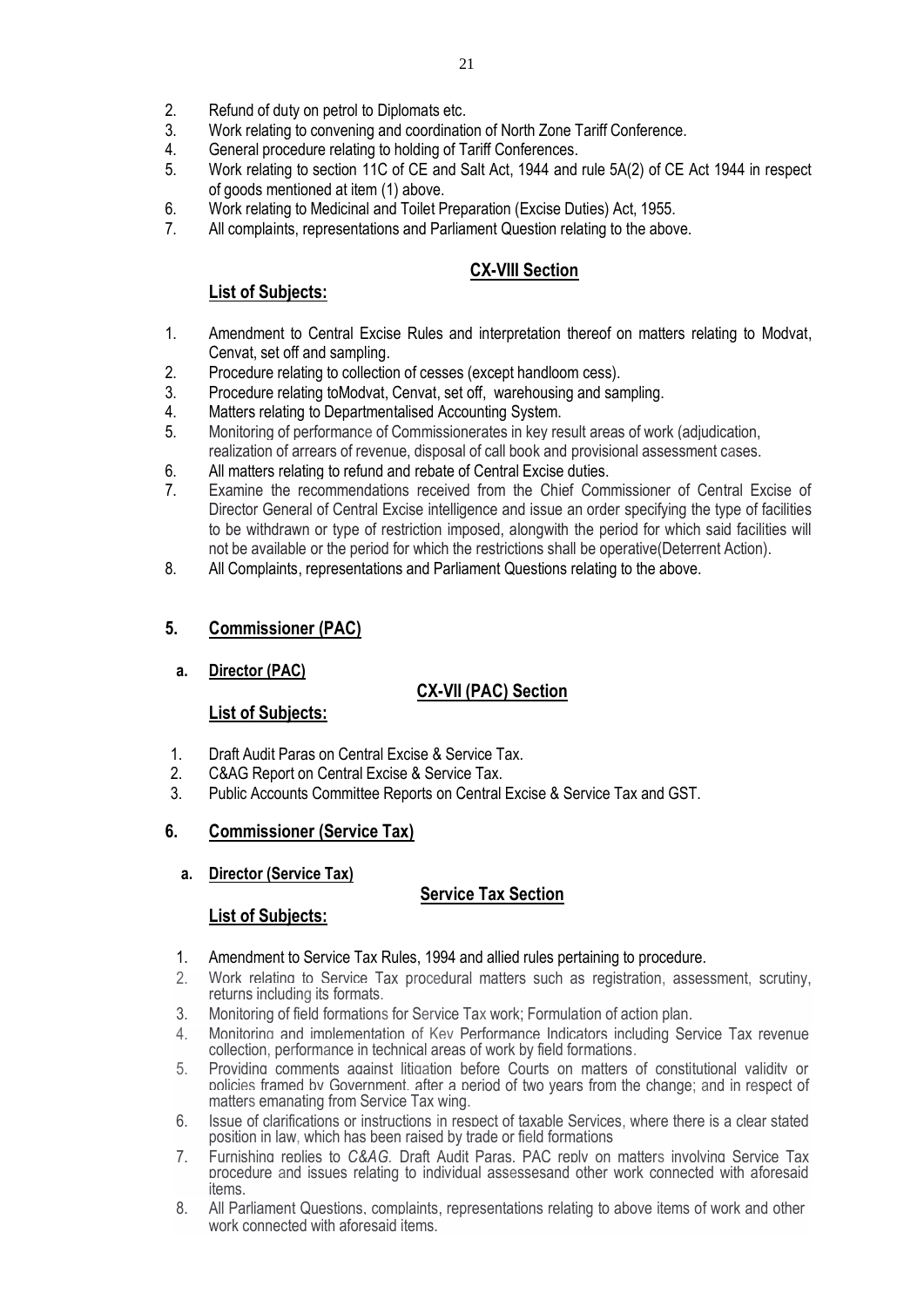## **7. Commissioner (Coordination)**

Chairman (CBIC) or Member (Service Tax).

## **a. Director (CX-IX)**

## **CX-IX Section**

## **List of Subjects:**

- 1. Coordination of work in the Central GST, Central Excise and others
- 2. All Draft Cabinet Notes/FFC Memos
- 3. All VIP references and their follow up action.
- 4. Compilation of material for President's address, Annual Report of the Ministry, Finance Commission, Economic Editors'Conference, material for Budget Speech/talking points of Finance Minister.
- 5. All matters relating to various Parliamentary Committees i.e. Parliamentary Standing Committee on Finance, Estimates Committee, LokSabha, Committee on govt. Assurance & Committee on Subordinate Legislation, Consultative Committee attached to the Ministry of Finance, whenever coordination is required, etc.
- 6. Online / offline receipt of RTI Application and transfer thereof to various CPIOs in the Board and the field offices (including application under RTI Act, 2005 concerning CX-9 Section and those relating to more than one Section in CBIC).
- 7. Redressal of Grievances received on the CPGRAMS portal and matters connected therewith.
- 8. Chief Commissioners'conferences and other Departmental Conferences.
- 9. Matters relating to Special procedures of Export of Excisable goods to Nepal, Bhutan, Tibet and other Countries including refund of Excise Duty to RGoB.
- 10. aArrears of Revenue including write-off and remission.
	- b. BIFR matters-Deferment of Arrears of revenue against sick industrial units
	- c. Excise Relief Scheme
	- d. Deferment of arrears of revenues against sick industrial units.
- 11. Citizen's Charter-revision thereof from time to time.
- 12. Monthly report on the implementation of the decisions of Cabinet / Cabinet Committee, Committee of Secretaries
- 13. Report of the significant events to Revenue Headquarters.
- 14. Report of arrears & seizures to TC Section, Department of Revenue.
- 15. Regional Advisory Committee.
- 16. Report and Returns from the office of DGPM.
- 17. Matters relating to ARC.
- 18. Monthly DO letter to Cabinet Secretary & PMO.
- 19. Any other work of a miscellaneous nature not specifically allotted to any other section.
- 20. All complaints, representations and Parliament Questions relating to above items of work.

## **8. Joint Secretary (TRU-I)**

**a. Deputy Secretary -1**

## **CX- 11 Section (TRU-I)**

- 1. GST and Customs related works of Chapter 1-24.
- 2. GST and Customs related works of Chapter 25-28, All reports.
- 3. GST and Customs related works of Chapter 29-39, all cesses and surcharges, General Exemption and SSI.
- 4. GST and Customs related works of Chapter 50-63, International Agreements, CPIO, Miscellaneous correspondence marked to Officer.
- 5. First Appellate Authority.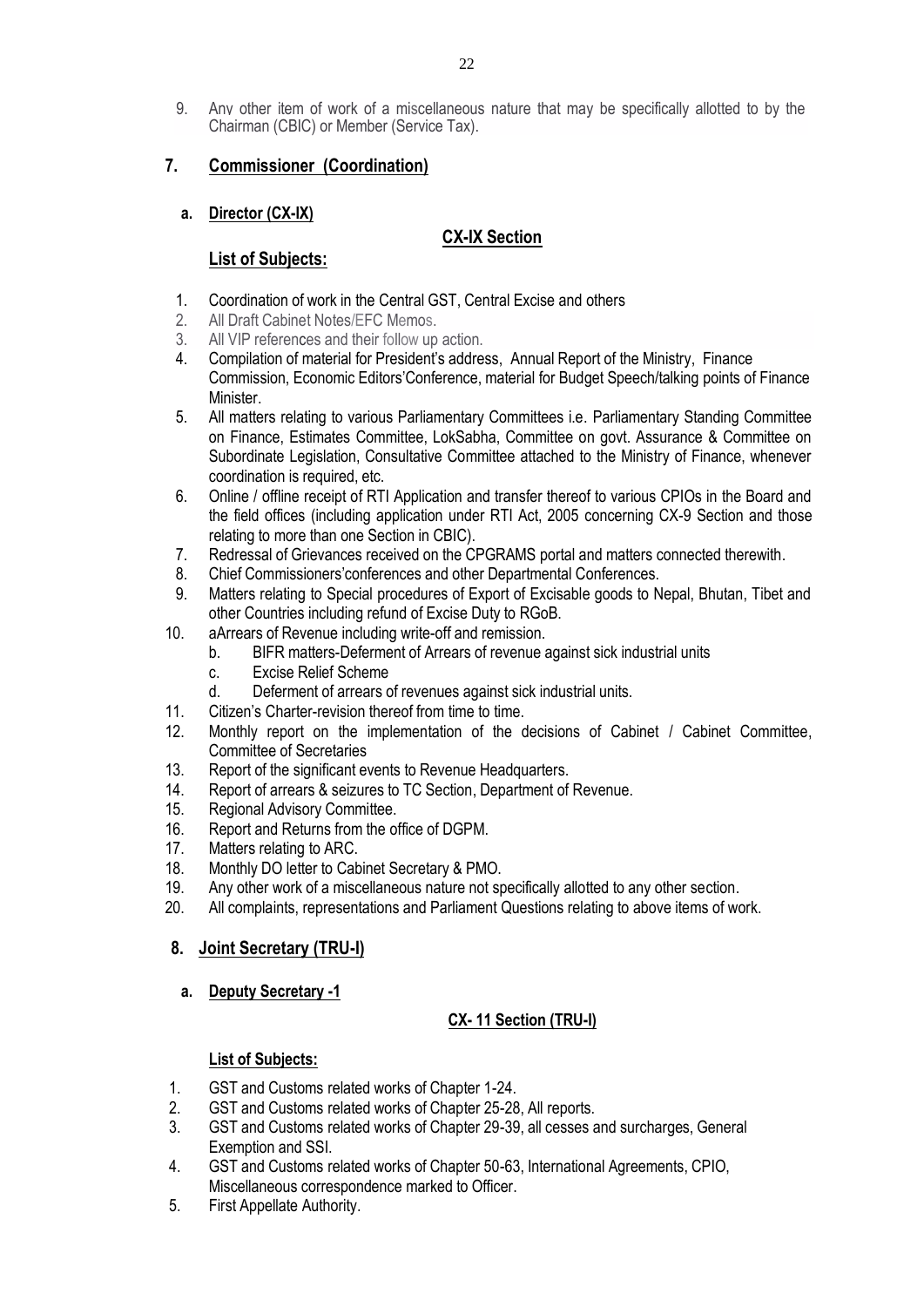### **b. Director -2**

### **List of Subjects:**

- 1. GST and Customs related works of Chapter 40-49, 64-71, Admin Matters
- 2. GST and Customs related works of Chapter 72-84 (other than electronics)<br>3. GST and Customs related works of Chapter 84 (all matters relating to electronics)
- GST and Customs related works of Chapter 84 (all matters relating to electronic sector), Chapter 85, 90 and 98.
- 4. GST and Customs related works of Chapter 86-89, Chapter 91-97, CENVAT credit (goods)matters, export promotion, EoU and SEZ matters.

### **9. Joint Secretary (TRU-II)**

**a. Deputy Secretary (TRU-II)**

### **CX- 11 Section (TRU-II)**

- **1.** Construction & allied Services (WCS etc.), maintenance, repair and installation (except construction) services, real estate services, Research and Development Services, Consulancy/Professional Services including legal consultancy, Business related services, other services, Education, Skill Developmentand Training Service, Human health and social care services, Services of charitable and membership organization**.**
- 2. Job work, support services mining, exploration and utilities, agriculture services, other manufacturing services, publishing, printing and reproduction services, materials recovery services, Government Service, Public Administration and other services provided to the community as a whole compulsory social security services, sewage and waste collection, treatmentand disposal and other environment protection services, Diplomatic Missions and International Organisations/services provided by extra territorial organisations and bodies.
- 3. Passenger transport service, Goods Transport Services, Rental services of transport vehicles with or without operators, supporting services in transport, postal and courier services, leasing or rental services with or without operator, IT and Telecommunication Services, OIDAR, Admin related to TRU-II. CPGRAMS, Monitoring of PMO references.
- 4. Hospitality Services (hotel, restaurant etc. ), Tour operator service, electricity, gas, water and other distribution services, banking, financial and insurance services, Commission. Agent / intermediary services, Media, recreational, cultural and sporting services including lottery, export of services.
- 5. Preparation of Annual Budget Estimates / Revised Estimates in respect of Customs, Central Excise and Service Tax as a part of Union Budget Exercise, Preparation of replies to Parliament Questions, RTI queries, PAC, C&AG, Standing Committee on Finance, Demand for Grants etc. on matters relating to indirect tax revenue, providing inputs for the Annual Report / Eco. Survey and Credit rating agencies etc. in the Ministry of Finance, Correspondence with DS System / Pr. CCA/DDM etc. of CBIC, GST related statistical work, any other work relating to TRU as and when assigned by superior officers.
- 6. Zone-wise monthly / fortnightly (for Customs) revenue reports in respect of customs, union excise and service tax, top-10 revenue report (Cus/CX/ST) alongwith generation of Service head wise monthly report, allocation of zone-wise BE/RE, GST periodie revenue report, providing data on indirect taxes to CSO, MoSA&PI as requirement, preparation of replies to Parliament Questions, RTI queries, compilation of periodic economic sector data viz. GDP/IIP/WPI/Exp. Import/CPI et., any other work relating to TRU as and when assigned by superior officers.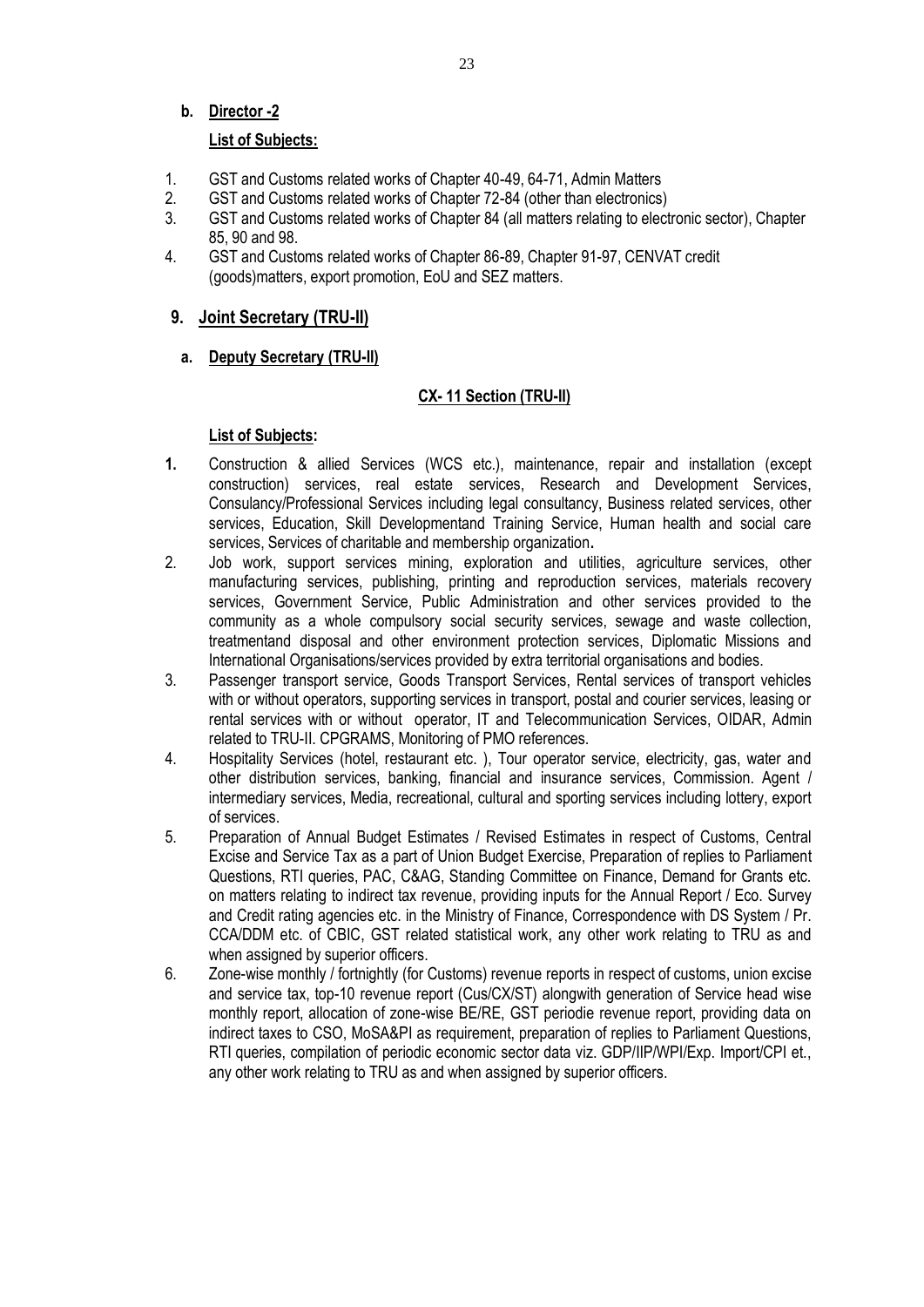## **10. Commissioner (Legal)**

## **a. Director (Legal)**

### **CX- 8A/ Legal Cell**

### **List of Subjects: -**

- 1. Examination of proposals received from Customs and Central Excise Commissionerates for filing Special Leave Petitions (SLPs) before Supreme Court against the orders of High Courts in matters arising out of High Courts' orders before the Supreme Courts.
- 2. Engagement/appointment of Special Public Prosecutors; Settlement of fees/terms and conditions and related works.
- 3. Engagement/appointment of retired officials of Central Board of Excise and Customs as Special Fees Counsels to defend the department before CESTAT, Settlement Commission and other departmental appellate authorities.
- 4. Legislative work related to Settlement Commission and Advance Ruling Rules under the Customs and Central Excise Act.
- 5. Monitoring of disposal of appeals by Commissioners (Appeal).
- 6. Parliament Questions pertaining to litigation matters and aforesaid areas of work.
- 7. References received from MPs / VIPs and Ministers relating to above mentioned items of works
- 8. Other miscellaneous matters relating to the above items of work.
- 9. Court cases.
- 10. All CCST Act related work in respect of Chapter XVII (Advance Ruling) and Chapter- VIII only in respect of He and SC)

## **11. Commissioner (RI&I)**

### **a. Director (Anti Smuggling)**

### **Anti-Smuggling Section**

- 1. Complaints from M. Ps./Ministers/Public regarding grievances concerning searches, seizures, arrests etc., under the Customs Act.
- 2. Representations from Trade Associations/Chambers of Commerce regarding facilities in compliance of the provisions of Chapter IV-A and IV-B concerning notified and specified goods etc.
- 3. Analysis and evaluation of Monthly reports from Chief Commissioners of Customs and Central Excise and Directorate of Revenue Intelligence regarding trends in smuggling and the Anti-Smuggling Measures.
- 4. Analysis and evaluation of reports from our foreign sources regarding smuggling activities.
- 5. To handle Parliament Question regarding Anti-Smuggling matters.
- 6. Preparation of material on Anti-Smuggling matters concerning Estimates Committee, Consultative Committee and Public Accounts Committee etc.
- 7. Preparation of Briefs for various conferences/meetings, Committee on Non-Plan Expenditure and note for Cabinet Committee on Economic Affairs on Anti-Smuggling matters.
- 8. Policy and analysis on the disposal of confiscated goods.
- 9. Analysis of monthly reports (Master Reports) received from Chief Commissioners of Customs
- 10. Examination of offering of comments for various important matters such as creation of Special Courts for the trial and economic offences, delegation of Customs Powers to Police Officers etc.
- 11. Analysis and Evaluation of Anti-Smuggling measures in the context of the Intelligence and Preventive arrangements.
- 12. To deal with references regarding Anti-Smuggling matters received from other Section / Departments / Ministries.
- 13. Allotment of Non-Prohibited-Bore weapon and cartridges from the confiscated stock with the Customs to sitting M. Ps and other VIPs.
- 14. Purchase of Vehicles, equipments boats and launches meant for Anti-Smuggling activities for all the Customs field formations.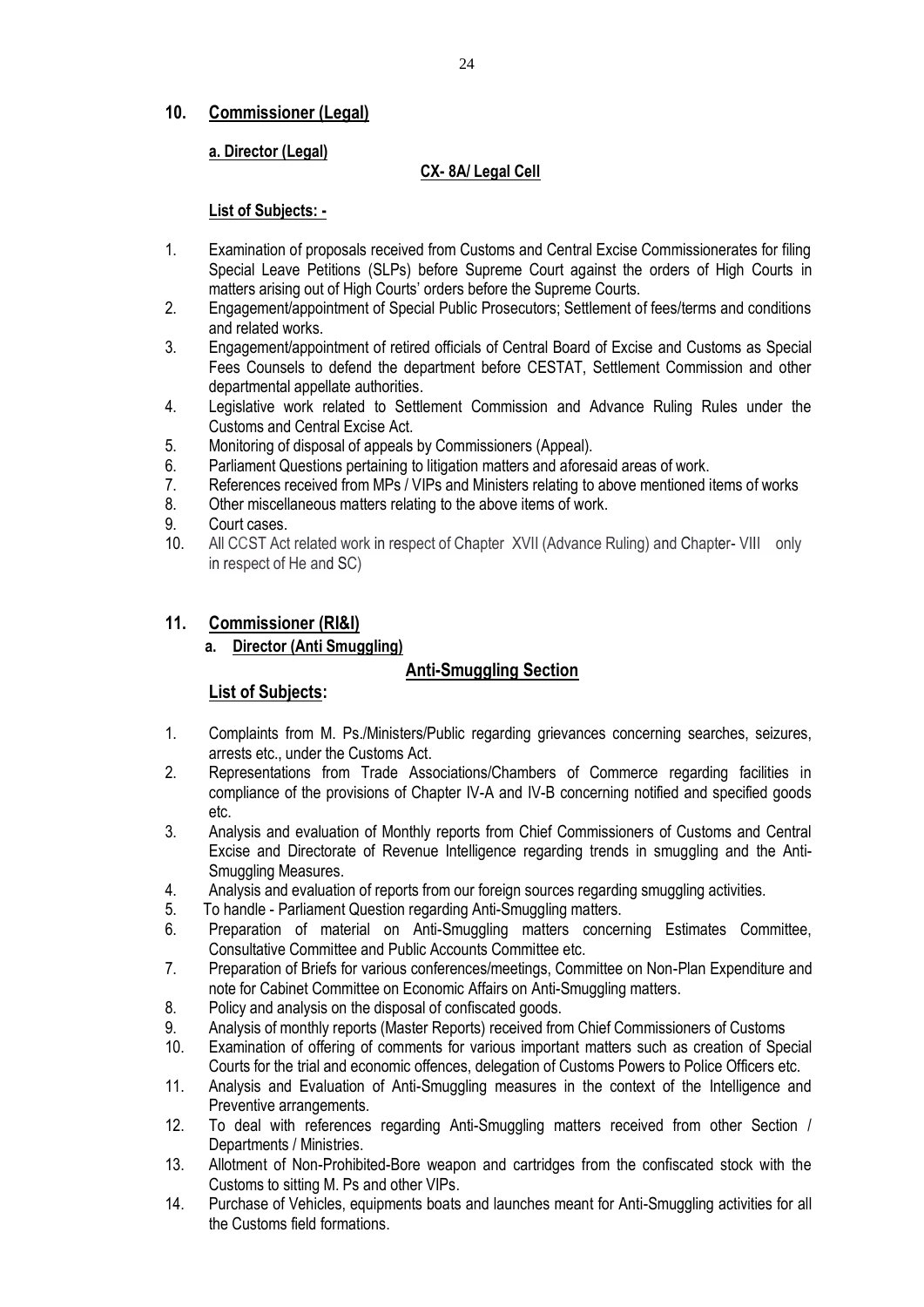15. Grant of rewards to all the informers leading to seizure of smuggled goods.

### **12. Joint Secretary (Review)**

**a. Director (Review)**

### **Judicial Cell**

### **List of Subjects:**

- 1. Examination of the proposal for filling CA before the Supreme Court against orders passed by the CESTAT. The jurisdictional Commissioners are required to first examine each order of the CESTAT and send CA proposal in deserving cases.
- 2. Filing of appeals to Supreme Court against the CESTAT's order in appropriate cases.
- 3. Appointments of Committee of Chief Commisioner/ Commisioners for the purpose of review of Order in Originals and Order in Appeals.

### **13. Commissioner (GST)**

- 1. Notifying jurisdiction of formations under GST.
- 2. Coordination with other Departments/Ministries.<br>3. Coordination with GST Council
- Coordination with GST Council.
- 4. Coordination with States.
- 5. International Collaboration and Coordination related to GST.
- 6. All CGST Act related work except in respect of Chapter V (Input Tax Credit), ChapterXIV (Inspection, Search, Seizure and Arrest), Chapter XVII (Advance Ruling), Chapter XVIII (Appeals and Revision), Chapter XIX (Offences and Penalties) and Chapter XX (Transitional Provisions).
- 7. Parliamentary Questions related to GST.
- 8. All IGST Act related work except in respect of Chapter V (Place of Supply).
- 9. Interface with Section / Department engaged in UTGST Work.
- 10. Reference from field formations etc.

#### **(a) Joint Commissioner**

- 1. The charges amongst the officers posted in this policy wing are assigned as follows-
- (a) Work related to Parliament Questions
- (b) RTI Act
	- i. CPIO
	- ii. Appellate Authority
- (c) Head of Internal Committee with respect to Sexual Harassment of Women at Workplace (Prevention, Prohibition and Redressal) Rules, 2013

#### **(b)Joint Commissioner**

- (a) General Administration
- (b) Work related to references from PMO

#### **(c) Joint Commissioner**

- a) CPGRAM &Public Grievances Cell
- 2. Further, queries. representations and references are received from various sources with respect to GST. In view of this, following functional groups have been formed –
	- i. Section A
	- ii. Section B
	- iii. Section C
- 3. The distribution with respect to various provisions of Acts and Rules, references from Ministries, Sectoral groups, GST related Committees, States and All India associations is as follows:-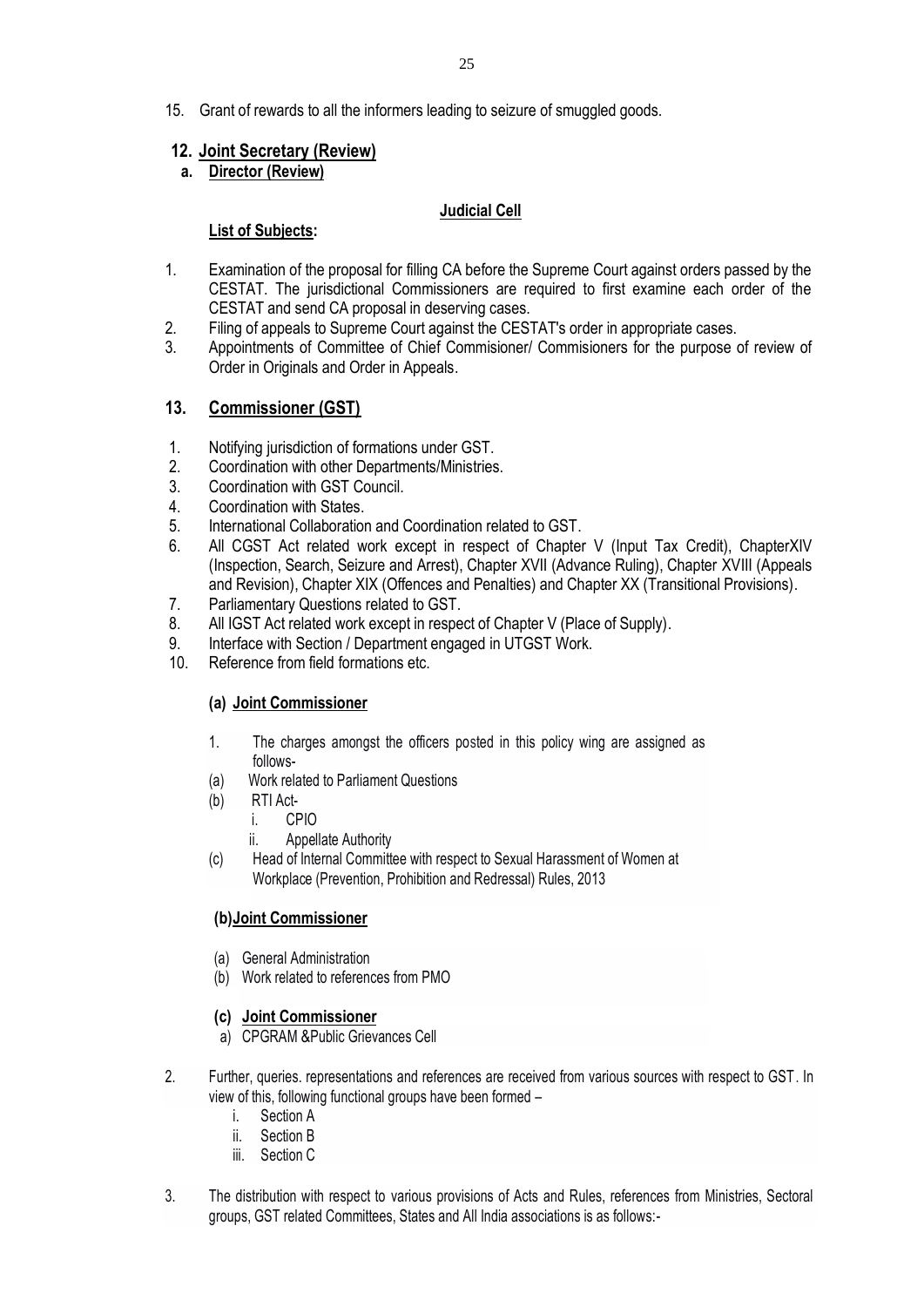| <b>GST RELATED ACTS AND RULES</b>               |                          |                                            |  |
|-------------------------------------------------|--------------------------|--------------------------------------------|--|
| <b>Section A</b>                                | <b>Section B</b>         | <b>Section C</b>                           |  |
| Registration                                    | Levy and Collection      | <b>IGST &amp;UTGST Act</b>                 |  |
| Administration                                  | Time and value of Supply | <b>Transitional Provisions</b>             |  |
| <b>Input Tax Credit</b>                         | Accounts & Records       | Inspection, Search, Seizure<br>and Arrest  |  |
| Assessment                                      | Tax Invoice              | Demands and Recoveries                     |  |
| Audit                                           | Returns                  | Liability to pay taxes in<br>certain cases |  |
| <b>Advance Ruling</b>                           | Payment of Tax           | <b>Offences</b> and Penalties              |  |
| Appeals and Revision                            | Refunds                  | Miscellaneous                              |  |
|                                                 | <b>SECTORAL GROUPS</b>   |                                            |  |
| <b>Section A</b>                                | <b>Section B</b>         | <b>Section C</b>                           |  |
| Transport & Logistics                           | <b>BFSI</b>              | Exports including EOUs &SEZ                |  |
| Oil & Gas (Upstream &                           | Telecommunication        | <b>Textiles</b>                            |  |
| Services received and<br>provided by Government | <b>IT/ITES</b>           | <b>MSMEs</b>                               |  |
| Big Infrastructure                              | E-Commerce               | Gems & Jewellery                           |  |
| Mining                                          | Travel & Tourism         | Food Processing Sector                     |  |
| Drugs &Pharmaceuticals                          | Media & Entertainment    | Handicrafts (Export)                       |  |

| <b>COMMITTEES</b>        |                                  |                                                        |  |
|--------------------------|----------------------------------|--------------------------------------------------------|--|
| <b>Section A</b>         | <b>Section B</b>                 | <b>Section C</b>                                       |  |
| Law Committee            | Single Interface Committee       | Capacity Building and<br><b>Facilitation Committee</b> |  |
| <b>Fitment Committee</b> | <b>Fund Settlement Committee</b> | Publicity and Outreach<br>Committee                    |  |
| GIC                      | <b>IT Committee</b>              | Guidance Note Committee                                |  |

| <b>MINISTRIES</b>                |                                 |                                                          |  |
|----------------------------------|---------------------------------|----------------------------------------------------------|--|
| <b>Section A</b>                 | <b>Section B</b>                | <b>Section C</b>                                         |  |
| <b>AYUSH</b>                     | Agriculture and Farmers Welfare | Atomic Energy                                            |  |
| <b>Mines</b>                     | Communications                  | Commerce and Industry.                                   |  |
| <b>Chemicals and Fertilizers</b> | Corporate Affairs               | Consumer Affairs, Food and<br><b>Public Distribution</b> |  |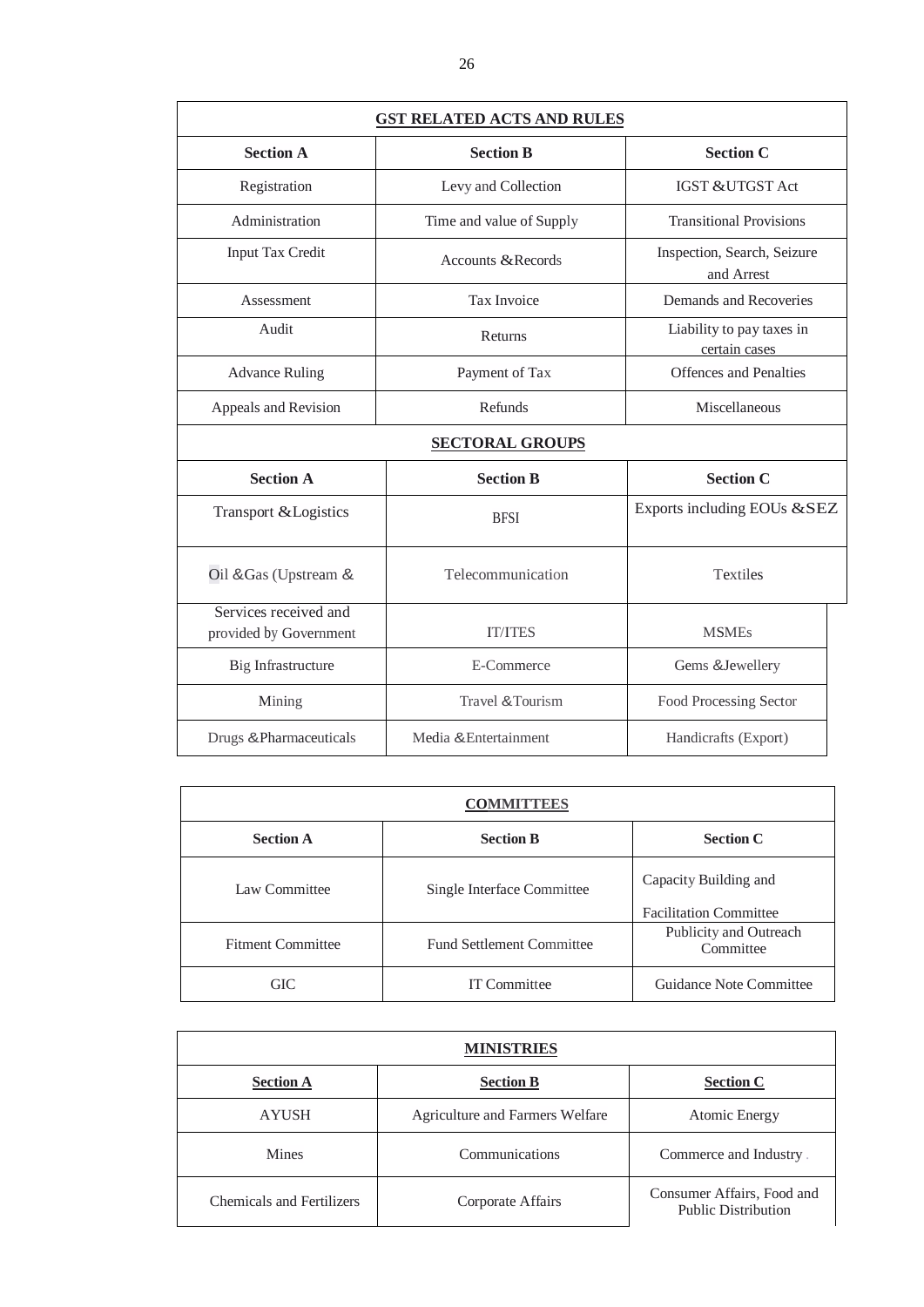| Civil Aviation                             | Culture                                                      | Defence                                    |
|--------------------------------------------|--------------------------------------------------------------|--------------------------------------------|
| Coal                                       | Drinking Water and Sanitation                                | <b>Earth Sciences</b>                      |
| Development of North                       | Electronics and Information<br>Technology                    | Food Processing Industries                 |
| Health and Family Welfare                  | Environment, Forest and Climate<br>Change                    | Micro, Small and Medium<br>Enterprises     |
| Heavy Industries and Public<br>Enterprises | <b>External Affairs</b>                                      | <b>Minority Affairs</b>                    |
| Housing and Urban Poverty<br>Alleviation   | Finance                                                      | Panchayati Raj                             |
| New and Renewable Energy                   | Home Affairs                                                 | <b>Rural Development</b>                   |
| Petroleum and Natural Gas                  | Human Resource Development                                   | Science and Technology                     |
| Power                                      | Information and Broadcasting                                 | Skill Development and<br>Entrepreneurship  |
| Railways                                   | Labour and Employment                                        | Social Justice and Empowerment             |
| Road Transport and Highways                | Law and Justice                                              | Space                                      |
| Shipping                                   | Parliamentary Affairs                                        | Statistics and Programme<br>Implementation |
| <b>Steel</b>                               | Personnel, Public Grievances and<br>Pension                  | <b>Textiles</b>                            |
| <b>Tribal Affairs</b>                      | Tourism                                                      | Women and Child Development                |
| Urban Development                          | Water Resources, River Development<br>and Ganga Rejuvenation | Youth Affairs and Sports                   |

| <b>STATES</b>     |                      |                  |  |
|-------------------|----------------------|------------------|--|
| <b>Section A</b>  | <b>Section B</b>     | <b>Section C</b> |  |
| Maharashtra       | Uttarakhand          | Karnataka        |  |
| Goa               | <b>Uttar Pradesh</b> | Kerala           |  |
| Gujarat           | Madhya Pradesh       | Andhra Pradesh   |  |
| Haryana           | Rajasthan            | Tamil Nadu       |  |
| Punjab            | Chhattisgarh         | Telangana        |  |
| Jammu & Kashmir   | Odisha               | Puducherry       |  |
| Himachal Pradesh  | West Bengal          | Nagaland         |  |
| Arunachal Pradesh | <b>Bihar</b>         | Mizorarn         |  |
| Sikkim            | Jharkhand            | Manipur          |  |
| Tripura           | Other UTs            | Assam            |  |
| Meghalaya         | Delhi                |                  |  |

| <b>ASSOCIATIONS</b>        |                                |                       |
|----------------------------|--------------------------------|-----------------------|
| <b>Section A</b>           | <b>Section B</b>               | <b>Section C</b>      |
| <b>FICCI</b>               |                                | ASSOCHAM              |
| Indian Chamber of Commerce | <b>PHD Chamber of Commerce</b> | Any other Association |

<sup>4.</sup> All associations, trade bodies etc. pertaining to a State or sector will be looked after by the concerned functional group.

<sup>5.</sup> With respect to division of chapters of Act to the functional group, only the points or issues which are purely legal in nature will be looked after by respective groups. In all other cases, respective functional group will look after all the issues of the CGST / IGST Act.